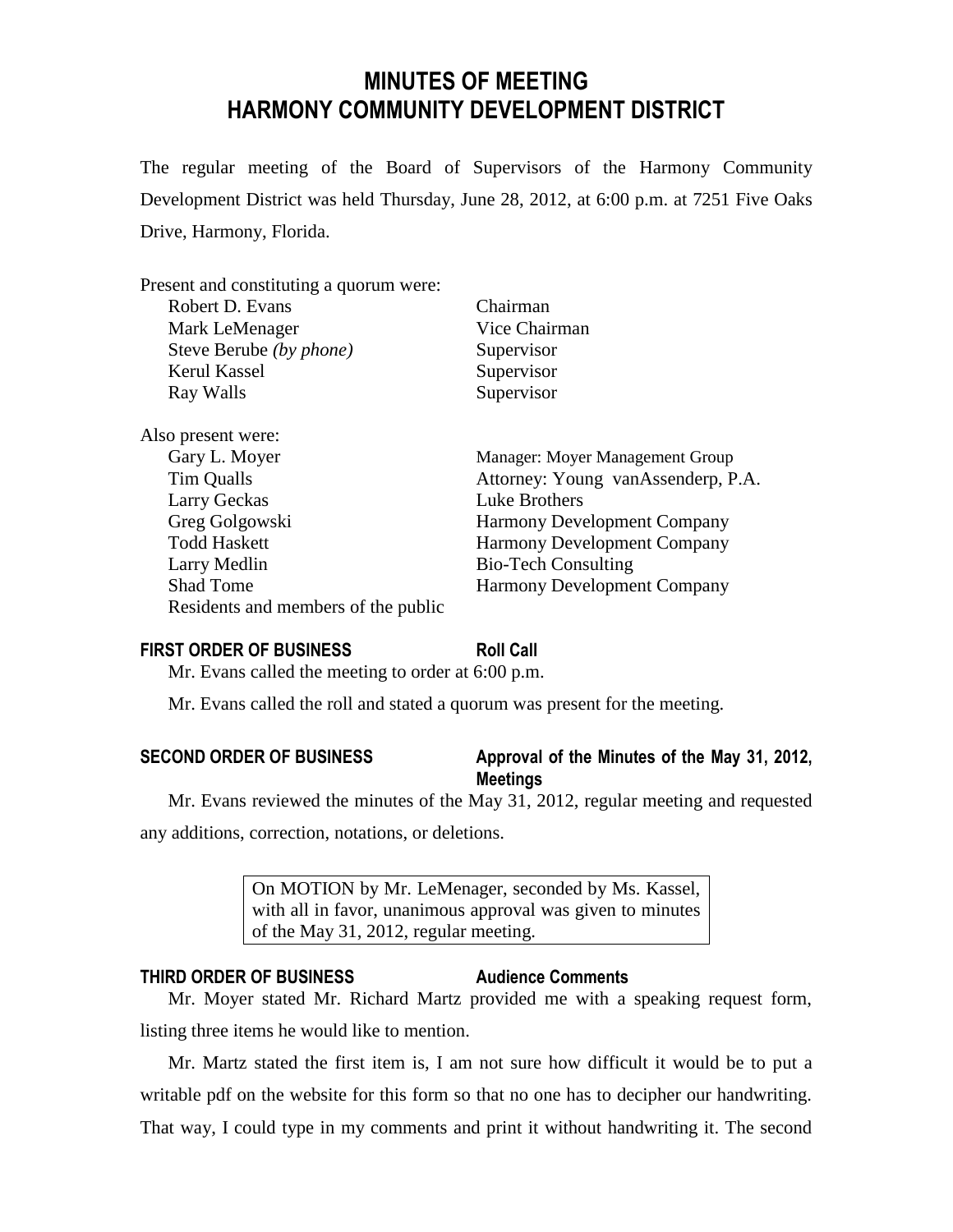item was borne from a meeting on covenants, where the people running that committee started discussing what sort of things they were going to talk about. As it relates to the CDD, invariably, a question is asked and your response is that it does not pertain to the CDD. I wonder if it would help by taking a few minutes at the beginning of the CDD meeting to explain what you do, what you are responsible for, and what the boundary map looks like. I do not think people understand what is HROA and what is CDD. It has caused frustration in these meetings before. I wonder if there is any value in doing that, if you have given that idea any consideration.

Mr. LeMenager stated we have probably done that 15 times. Typically there are only two residents at our meetings.

Mr. Martz asked is the reason you did not mention it tonight because it was missed, or do you mention that later on in the agenda?

Ms. Kassel stated I think Mr. LeMenager's reference to 15 is that has been how many times someone has attended a meeting and raised a question that we have had to describe the boundaries between the CDD and the HROA. Easily stated, the CDD owns property and the HROA does not.

Mr. Martz stated thirdly, I know you will discuss the request for proposals for landscaping, and I wonder if it is possible to use the same standard that the residents are held accountable to, through the HROA, which I understand is a different body, to hold our vendors accountable to that same standard. I looked through the RFP and saw some items related to standards but not really standards around the same types of things that the HROA holds us accountable. For example, if I receive a letter for something related to my yard, I notice the parks do not have the same standard. I wonder if that might not offset some of those kinds of thoughts, having to do with the overall greater Harmony experience. I know that has nothing to do with the CDD, but I think we are all neighbors. In my opinion, in the RFP, I did not see anything about remediation for repeated failure, specific and timely remediation. If you do x, there is not a question of what our next step is; we put in the second-ranked or third-ranked respondent with 30 days' notice. I did not see specific language that identifies the next steps. This is not directed specifically at Luke Brothers, but whoever the vendor is. What are our next steps if we find failure with our next service provider? I wonder why we did not do something sooner to try to take steps to address that. It could be that I have not been at these meetings in some time.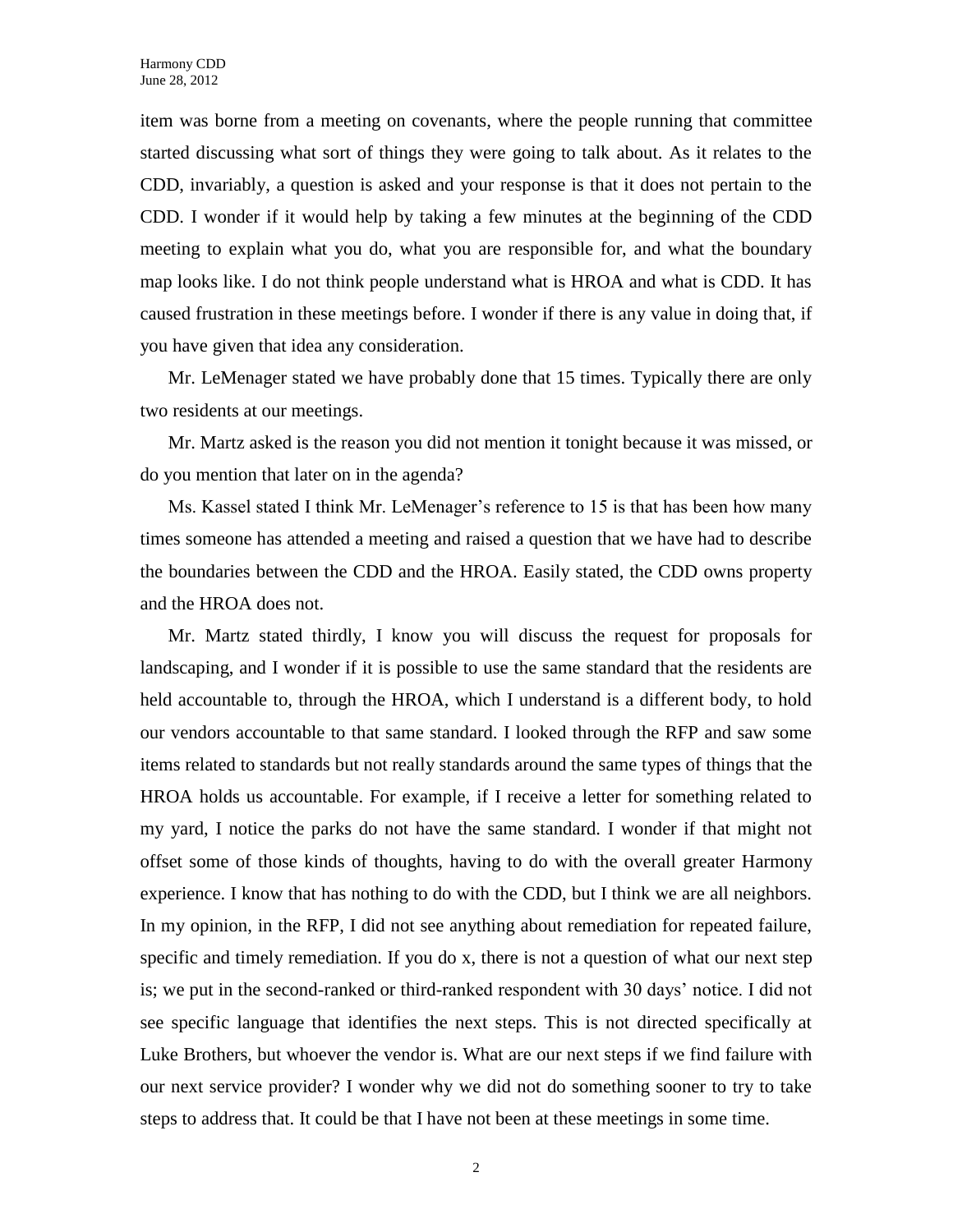Mr. LeMenager stated we had a two-hour discussion a few meetings ago when we reviewed the RFP, item by item.

Mr. Martz stated I would like you to direct the mowers when they mow around ponds or any CDD property, that they should not blow any clippings into the residents' yards. Perhaps they can bag them or blow them onto CDD property. Everywhere CDD property abuts residential property, the clippings should not be blown onto residential property. I did not see that addressed in the RFP. There were some pretty strict guidelines around clippings otherwise. I know it is too late to include any changes in the RFP, but it seems like a wise thing to include.

# **FOURTH ORDER OF BUSINESS Discussion and Ranking of Landscape Maintenance Proposals for RFP 2012-101**

Mr. LeMenager stated I went through the ranking exercise.

Mr. Berube stated I also completed the ranking exercise.

Mr. LeMenager asked did Mr. Berube provide a copy of his rankings to Mr. Moyer?

Mr. Berube stated no, I did not know we were supposed to do that.

Mr. Evans stated I did not know we were supposed to do that, either. Before we get into analyzing each of the proposals, I suggest we get each Supervisor's top three. Then we can work from that point on.

Ms. Kassel stated before we start that discussion, Mr. Haskett distributed a memorandum to all of us about each proposal. It appears that a number of them do not comply, but there are some that look like they may still comply even though they did not do one or two things. The instructions to the proposers indicated that these various components had to be included in the proposal, but the instructions did not say they had to be in any particular order or tabbed or bound. I want to differentiate the things that are significant and material to the bids that disqualify them, versus the things that are not material that we should not disqualify them.

Mr. Evans stated I think we have the option to take that into consideration in your individual evaluation. Instead of reviewing each proposal and indicating if you think it should or should not be rejected, or if it was complete or incomplete, that is a component part of each Supervisor's evaluation. That is why I suggest we select our top three and then discuss them from that point.

Mr. Berube stated I agree.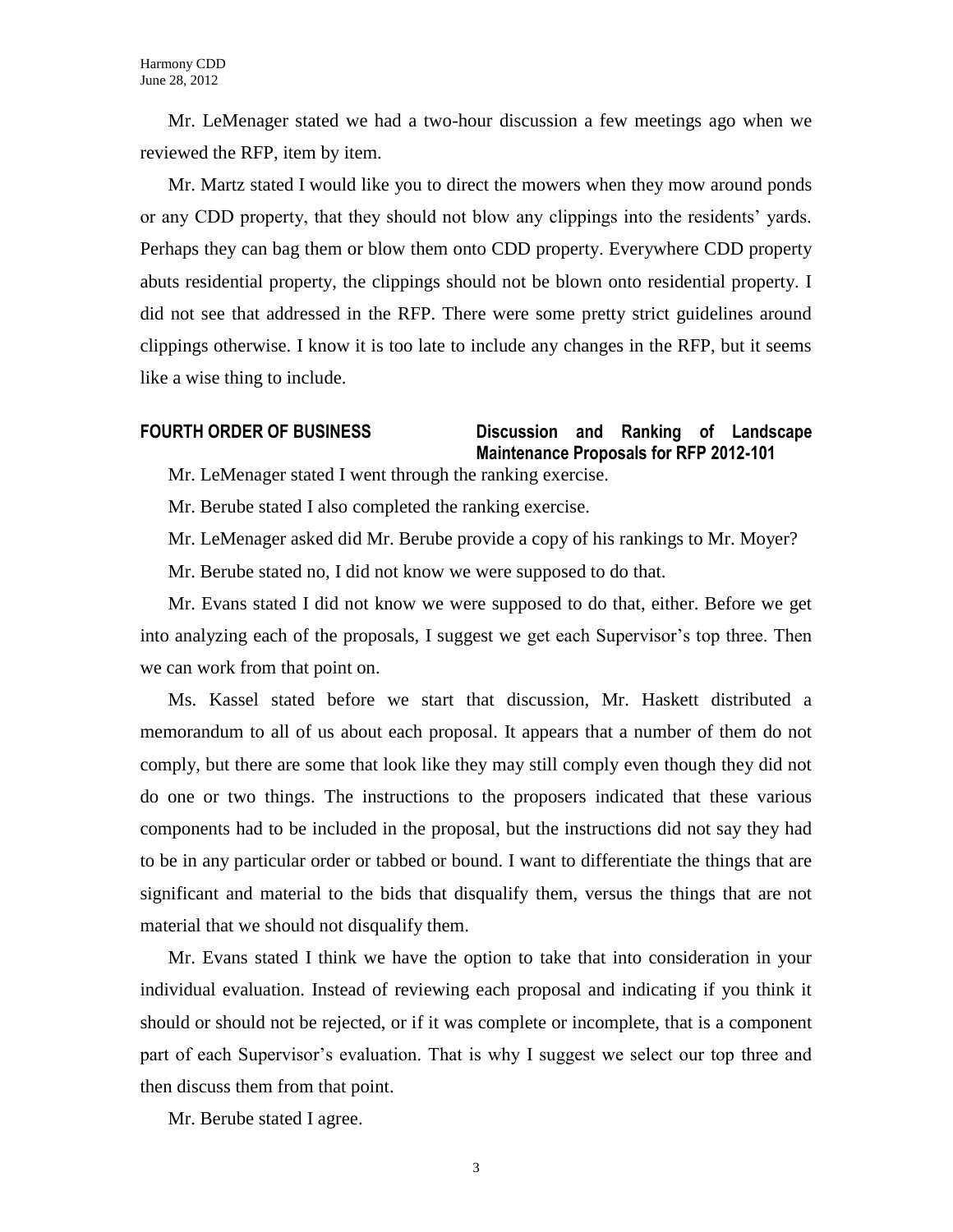Mr. Evans stated at that point, we can discuss the pros and cons and details. Otherwise, we will be discussing all nine proposals.

Mr. Berube stated I ranked Davey #1, PROscape #2, and Luke Brothers #3. I disqualified the other six based on Mr. Haskett's comments. I feel that if they cannot follow the very specific printed directions to submit a proposal at this point, I have some concerns about their ability to follow the most specific directions related to the scope of services. I narrowed it down to those three pretty quickly.

Mr. Evans stated there are all kinds of reasons and justifications. We are just looking now for the top three proposals.

Ms. Kassel stated I ranked Davey and PROscape tied for #1, and then Austin Outdoors #3.

Mr. LeMenager stated I ranked Davey #1 far ahead of the rest. It depends if we want to follow the total elimination rule. If we do, then much like Mr. Berube, I would rank them Davey #1, Luke Brothers #2, and PROscape #3. If, however, we consider them on the basis of downgrading their scores because they did not have a good submission, I still ranked Davey #1, and Servello & Son and Luke Brothers tied for #2.

Mr. Walls stated I ranked Davey #1, Servello & Son #2, and One Source #3.

Mr. Evans stated I ranked Davey #1, PROscape #2, and Luke Brothers #3.

Mr. Berube stated that is five #1 rankings for Davey. It sounds pretty unanimous.

Mr. LeMenager stated it does, indeed. Interestingly, after I completed my ranking, I got in my car to run on an errand, and driving out of the community, I am immediately looking at two huge Davey Tree trucks performing work for the OUC along U.S. 192.

Mr. Berube stated if you eliminate the six and narrow it down to the three who submitted a proper proposal, out of those three remaining people, Davey was the lowest bid. That did not enter into my choice. Davey also brings a lot of intangibles that are not a part of this proposal. I know we are not scoring them on intangibles, but I think we all realized that when we read their proposal. It does not hurt that they have already worked on Harmony property, including the golf course mulching project.

Mr. Qualls stated because it has been discussed, Mr. Haskett's memorandum listed some things, but it does not seem as if those things alone are the sole justification that led to everyone in their rankings. I know there is justification for that, and I know it is reasonably based. Just so we are clear, there is a distinction between a material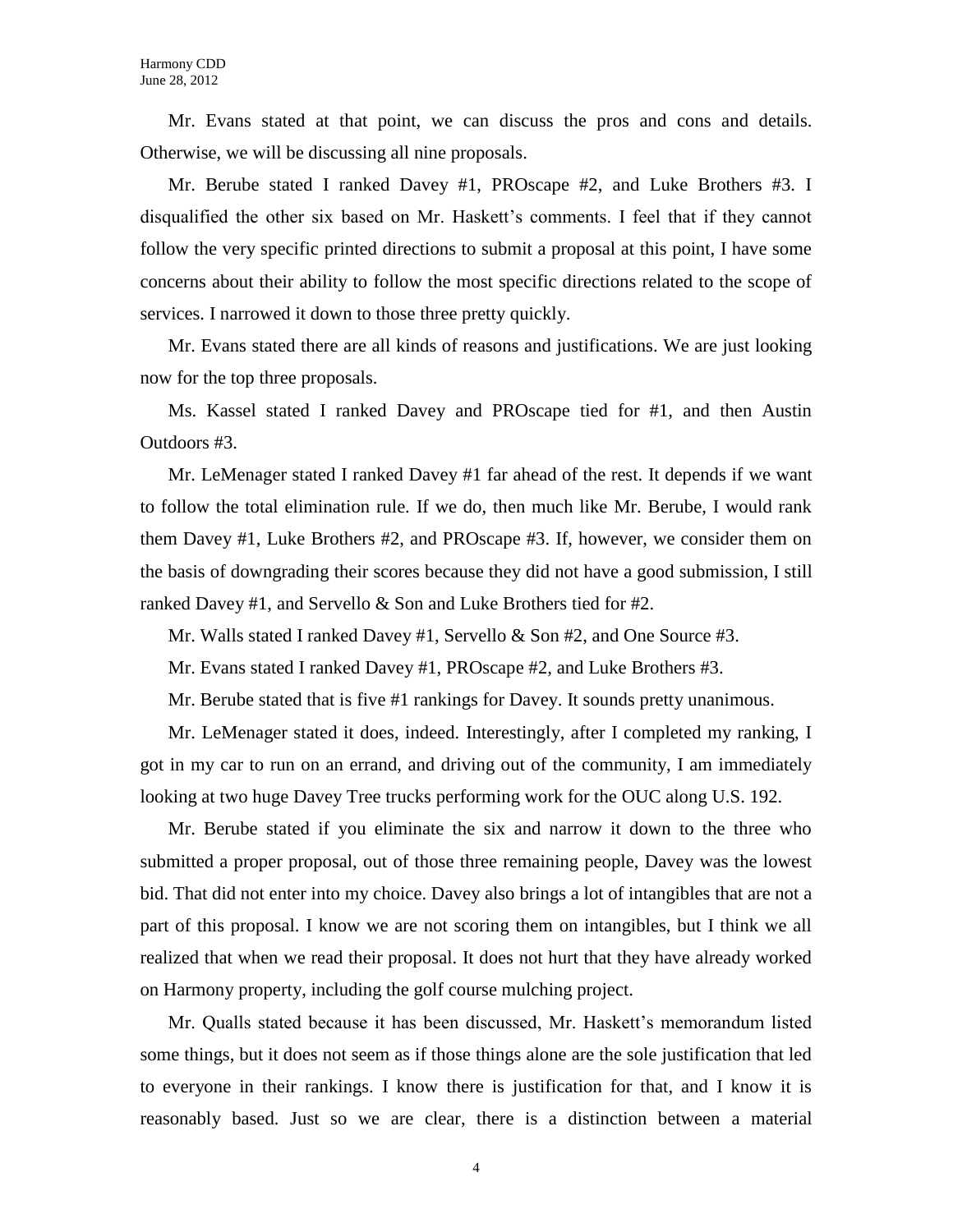irregularity and an immaterial irregularity. For a material irregularity, there is no choice but for the Board to reject that proposal as non-responsive. An immaterial irregularity can be waived, or it can be rejected. That is the thought process. You considered your consultant's comments, and you are allowed to do that pursuant to Statute and case law. As I reviewed Mr. Haskett's memorandum, for instance, one proposer left out an updated proof of insurance. That is something that, in my opinion, is material. One proposer left out a complete line item for price. That is material. Immaterial things include certain things being left out in one section, but as you review the rest of the proposal, it is included elsewhere. I want to make sure everyone is clear. I would like to spend a little time to build the record for everyone to discuss why you ranked Davey #1 and others #2, unless the District Manager believes that would not be a fruitful exercise. I think it would be good to build a record while you are considering the proposals, to show how you came to your determination according to the criteria.

Mr. Berube stated I understood the difference between the material and immaterial irregularities in the proposal.

Ms. Kassel stated before I reviewed Mr. Haskett's memorandum indicating some irregularities, I had already ranked Davey #1 and PROscape #2.

Mr. LeMenager stated from my perspective, this was very easy. When I reviewed the proposals the first time, I was initially delighted to see that we received a very good offer from Davey. I remember when we did this three years ago, they did not give us a very good offer. If I read between the lines, I am guessing that smart bidders looked at our financials and figured out a way to beat the current price in order to prepare their proposal. In terms of references, I love the fact that one reference was Arlington National Cemetery. For me, it was an easy choice.

Mr. Berube stated it stands out that the references are all positive, and that reflects our current litigious society. No one wants to say anything that will get them in trouble, so we received all good references. That is just the way it is.

Mr. LeMenager stated I scored everyone a 5 on references.

Mr. Walls stated as did Ms. Kassel, I performed my evaluation before I received Mr. Haskett's memorandum or any input from staff, which I did on purpose. When it came down to it, the number-one thing is price, but also the fact that the company that I scored the highest, Davey, has worked in communities that are similar to Harmony. They are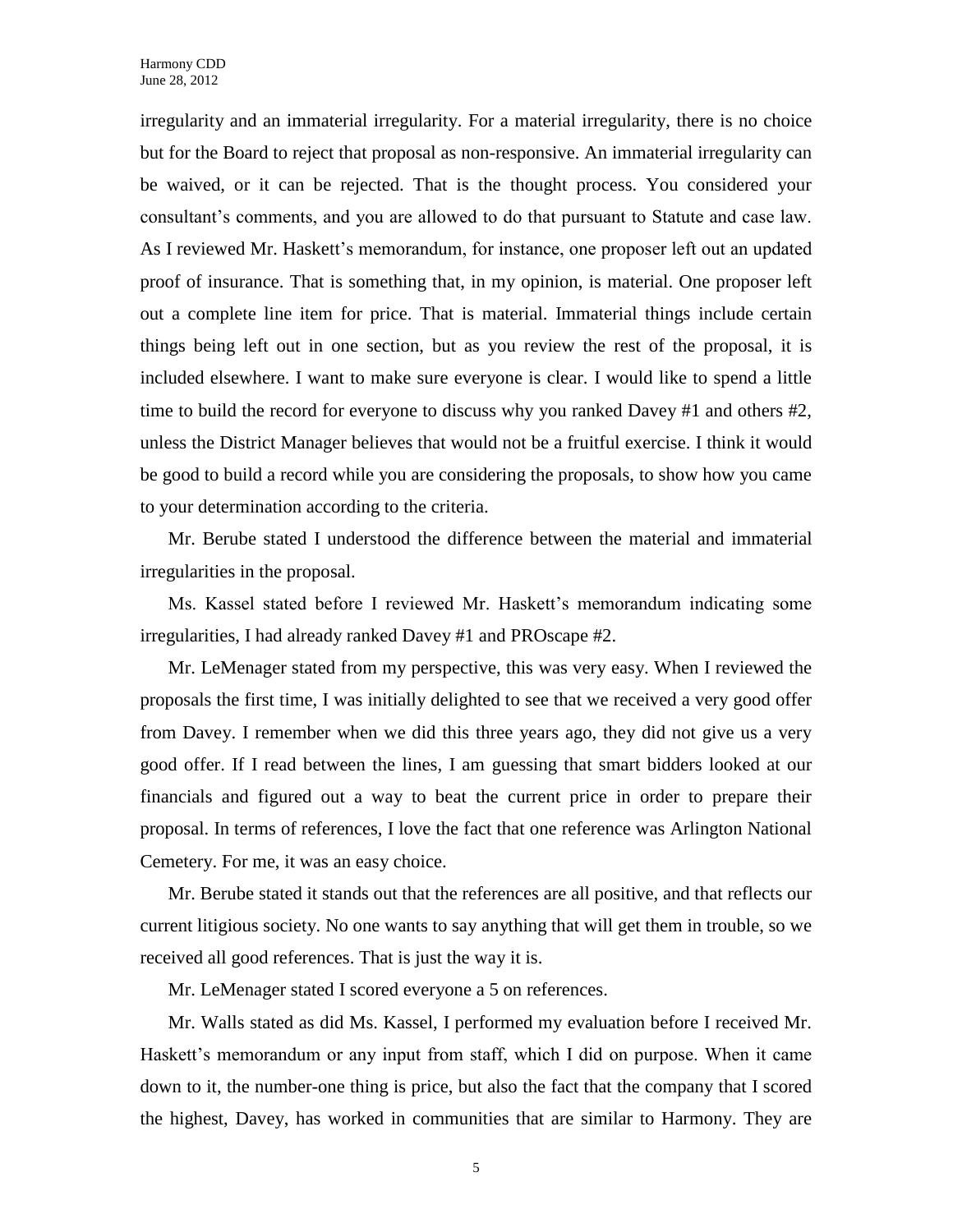familiar with our needs and with the area. The references were great and they received great reviews from their customers. I measured everyone by the criteria, and Davey came out on top.

Mr. Evans stated it was such a great job done by staff in putting the RFP together. Mr. Haskett did a tremendous job for us. It makes it easier when you are sitting on the other side of the table as a contractor in trying to get a very clear understanding of what is expected and what you are looking for in a contract to be able to put a sharp pencil to your quote. I think that goes a long way to that. We received some very well-prepared proposals, and some were less than very well prepared in format. But you look at the substance, which I did. I looked not just at price, because price is not always a deciding factor. It is a major factor, but it is not the only one. You look at experience and similar projects, so there are many things that you take into consideration in your evaluation. I tried to look at as many of the things that I could, and the strength of the company has a lot to do with it. It was a very thorough evaluation, and I think all the Board members spent a lot of time on this because it has been a major topic of our conversations at virtually every Board meeting that we have. It was not taken lightly. A lot of time and effort went into it by all the Board members, which is a tremendous compliment to the time they spent outside of this Board meeting doing this, for the benefit of the District and the benefit of all the residents and home owners.

Mr. Berube asked are any of the proposers at the meeting?

Mr. Moyer stated quite a few of them are present.

Mr. Berube asked how many people are in the audience?

Mr. Evans stated about 20.

Mr. Moyer stated since this is an RFP, the Board has a lot of flexibility in how you proceed. It would be appropriate if you rank more than one. If, for some reason, we get to contract negotiation with Davey and something happens where we are not able to come to a successful contract, we would like the ability to move to the #2 firm without having to go back through this process.

Mr. Evans stated for the #2 ranking, there were three for PROscape, one for Servello & Son, and one for Luke Brothers.

Mr. Walls stated I will defer to the majority.

Mr. LeMenager stated I agree.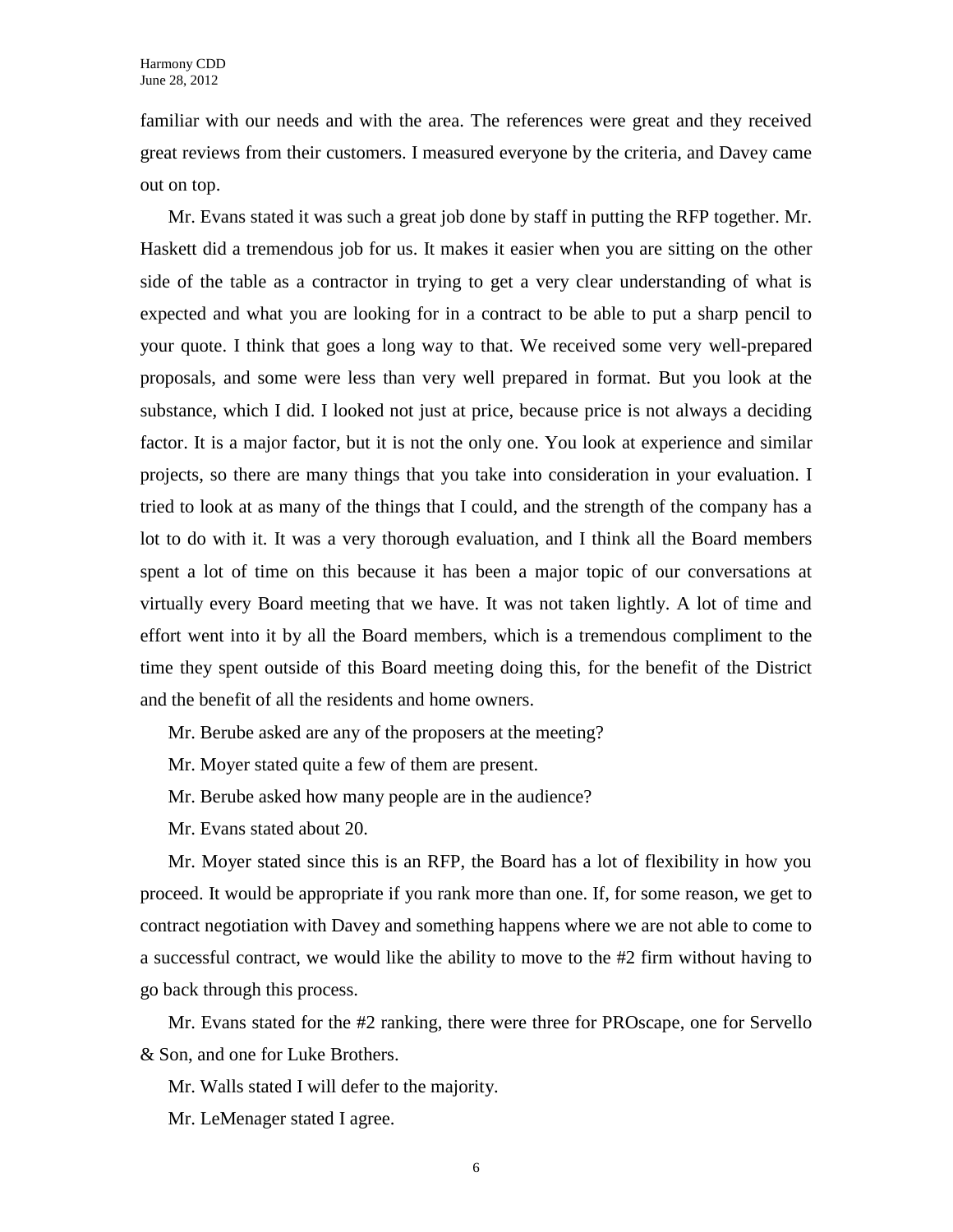Mr. Moyer stated I want a clarification from each of the Board members, to follow up on a comment Mr. Qualls made. It sounds like, even when you looked at these proposals and had some indication from Mr. Haskett about whether or not the proposal was responsive, if you had scored all of the proposers and did not take Mr. Haskett's recommendation or comments into account at all, would you come up with the same scoring that you have now.

Ms. Kassel stated yes, as I indicated earlier. The rankings I listed were done before I read Mr. Haskett's memorandum.

Mr. Moyer stated that is correct; Ms. Kassel and Mr. Walls scored them before reading the memorandum. The point I am making is that I do not want any of the bidders to walk away and think they were not treated fairly because their bid was disqualified. The reality, the bid would have been scored lower because of whatever was missing from the proposal or confusion within the proposal, and the result would have been the same.

Mr. Evans stated yes, that is correct.

Mr. Berube stated I scored Davey #1 before I saw Mr. Haskett's memorandum. Their proposal was, far and away, my #1 ranking from the moment I reviewed their proposal.

Mr. Evans stated the memorandum from Mr. Haskett did not rank any of the proposals. It just noted certain elements within the proposals, but in no way did he rank them.

Mr. Qualls stated the Board set out to find the most responsive and responsible proposer. A responsible proposer is one who has the ability, in all respects, to fully perform the contract requirements and has the integrity and reliability that will ensure their performance. Everyone found that Davey was a responsible bidder; that is clear. I just want to ask that question for the record: did you all, in fact, find Davey to be a responsible proposer?

Mr. Berube stated yes.

Mr. Walls stated yes.

Mr. Evans stated yes.

Ms. Kassel stated yes, as far as we could tell from the proposal.

Mr. LeMenager stated yes.

Mr. Evans asked to move forward, from a procedural standpoint, do we need a motion that designates Davey as the #1 ranking and PROscape as the #2 ranking?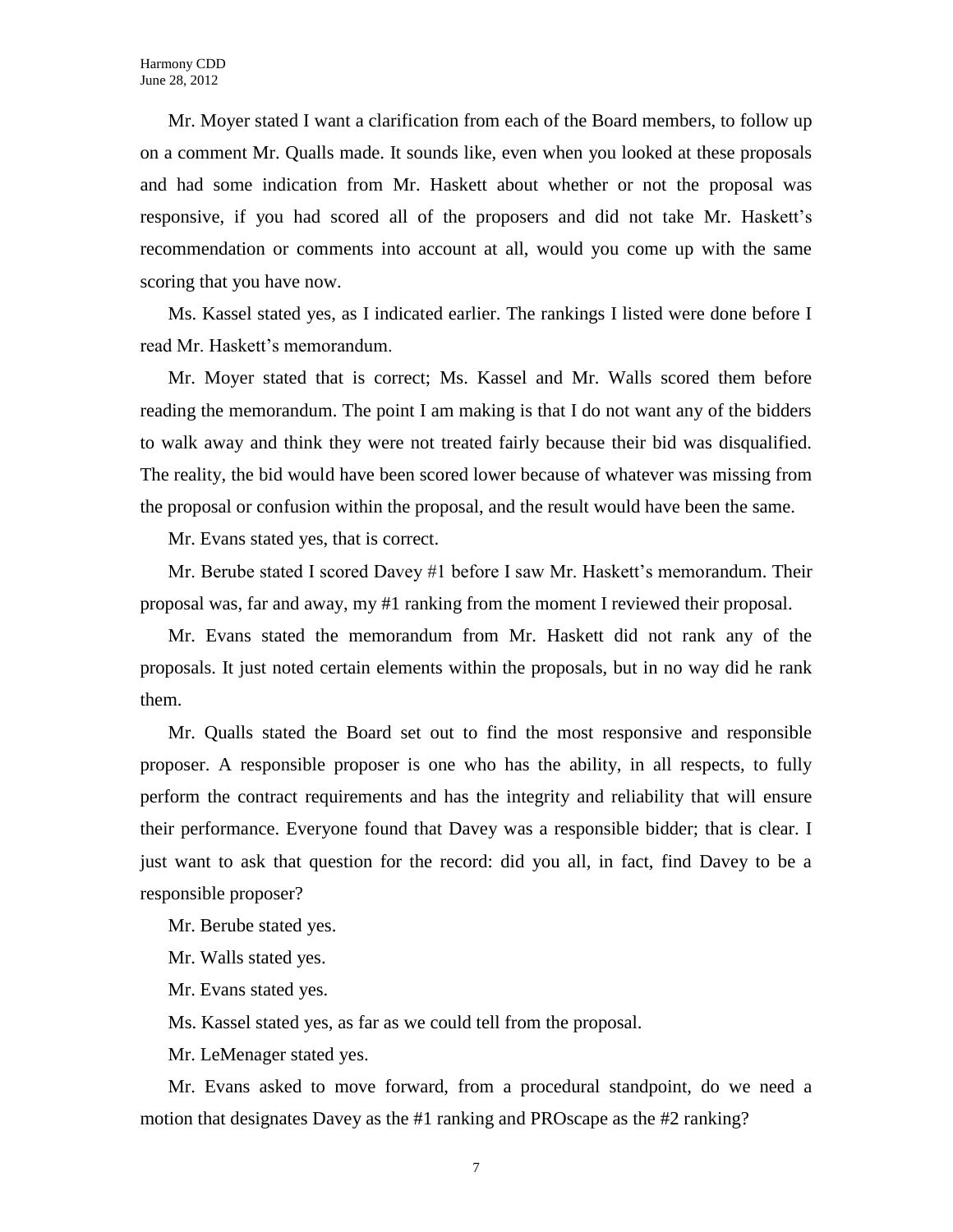Mr. Qualls stated yes.

Mr. Evans stated from that point, we would be authorizing the District Manager to move forward, from an RFP, to a contract, for presentation to the Board at a future meeting, with an effective date.

Mr. Qualls stated yes. The form of contract was included in the RFP, and the RFP indicates we have 14 days to negotiate that contract. The negotiation process will begin at the conclusion of this meeting, keeping in mind that the effective date is October 1, 2012.

> On MOTION by Mr. Walls, seconded by Mr. LeMenager, with all in favor, unanimous approval was given to rank Davey #1 and PROscape #2 in response to the landscape maintenance RFP 2012-101 and to authorize the District Manager to proceed to negotiate a contract with the #1 ranked firm, moving to the #2 firm if those negotiations are not successful.

Mr. Berube stated that went very quickly. I thought it might take a long time.

Mr. Evans stated there was a tremendous amount of work that went into evaluating, in terms of the RFP.

# **FIFTH ORDER OF BUSINESS Subcontractor Reports**

# **A. Aquatic Plant Maintenance – Bio-Tech Consulting**

# **i. Monthly Highlight Report**

Mr. Medlin reviewed the monthly aquatic plant maintenance report as contained in the agenda package and is available for public review in the District Office during normal business hours.

# **ii. Proposal to Stock Grass Carp**

Mr. Medlin stated I distributed a proposal for stocking ponds with grass carp, about 90 fish, eight to nine inches in length, at \$4.50 per fish. I included a list of the ponds that I recommend stocking, which includes a \$100 delivery fee for the driver to cover his fuel costs. We will meet him on site and will be here to put in the fish. On the map included with the proposal, I indicated which ponds should be stocked and how many fish in each pond.

Mr. Walls asked how do you measure the grass carp population from where it stands now?

Mr. Medlin stated you cannot really do that.

Mr. Golgowski stated we are losing grass carp.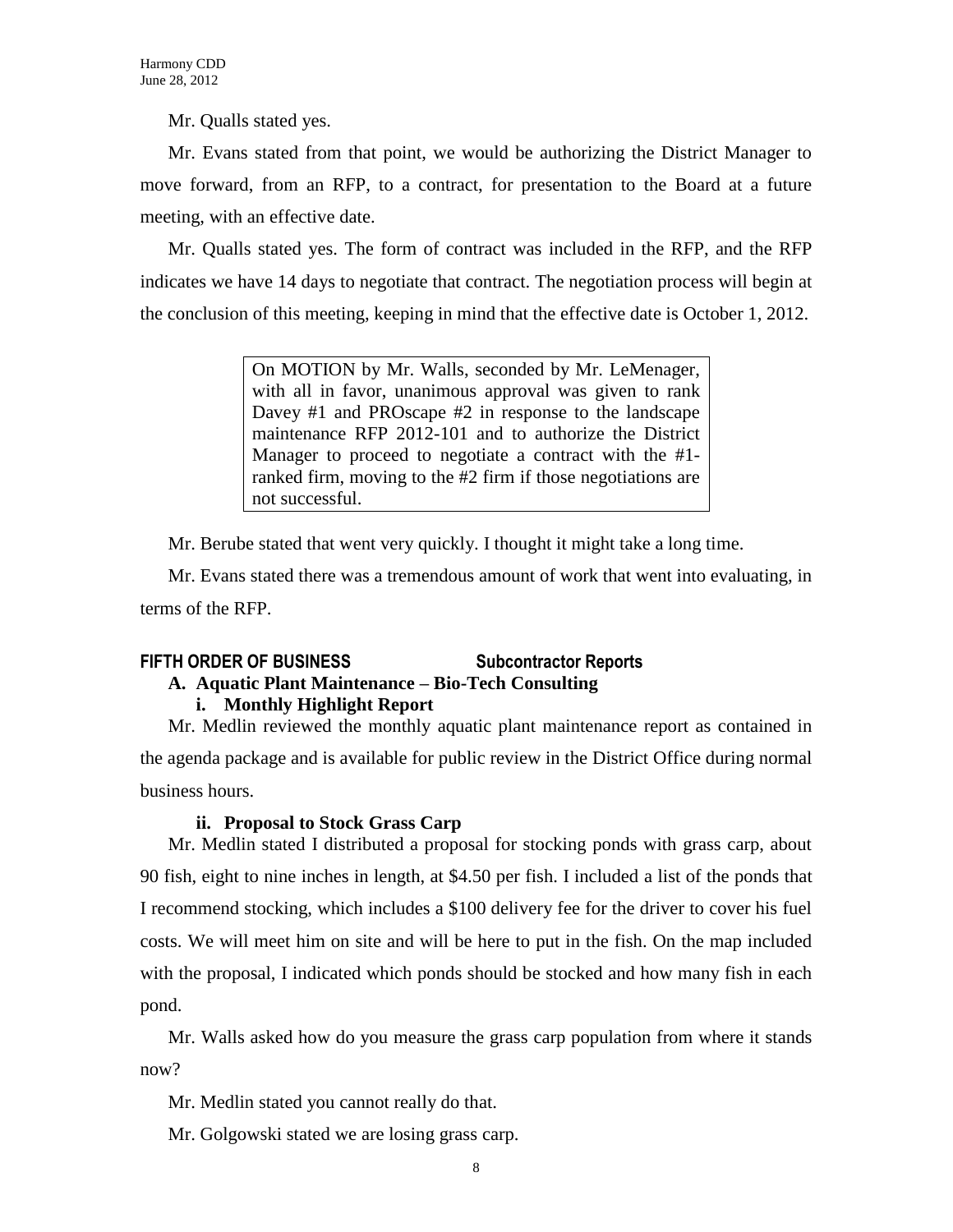Mr. Walls asked when was the last time we stocked the ponds?

Mr. Medlin stated five years ago.

Mr. Walls asked what is their life span? Are they sterile?

Mr. Medlin stated that is correct; they will not reproduce.

Ms. Kassel asked why would we lose them?

Mr. Medlin stated chlorination, and age. The bigger they get, the less they eat, so they slow down and you get more plant growth as they get older.

Ms. Kassel asked would fishing impact the grass carp?

Mr. Medlin stated you could probably catch them, but you have to throw them back.

Mr. Berube asked is there a downside to using fertile fish rather than sterile fish? We are restocking them because we believe the population is decreasing. What happens if you use fertile fish and let them reproduce? Will they exist forever?

Mr. Medlin stated it is only legal to stock sterile fish.

Ms. Kassel stated we have been doing a lot of pond maintenance and pond plantings, all in an effort to have certain effects. First, we want lower pesticide levels. Second, we want to have healthier ponds. Third, we want to attract more wildlife and have more wildlife in the ponds. The real priority is to make sure the ponds are performing their function. We have done all this, with the intention of having fewer chemicals in the ponds. Now we are taking the step of adding grass carp. I would like to know what we can expect by doing this. The next agenda item is to consider monthly versus quarterly maintenance for certain ponds, which is in line with the thought that we are planting the ponds on the assumption that it would lower our maintenance obligations, as well as our costs. What can we expect from the grass carp?

Mr. Medlin stated they will help with everything you listed, lowering the use of chemicals and less frequent monitoring, so we are heading in that direction. The grass carp is a good tool to help eat the plants below the water surface. Instead of having to apply herbicides, the grass carp will take care of most of it.

Ms. Kassel asked is that for most of the plants, or just some of them?

Mr. Medlin stated grass carp are finicky sometimes, but they do a pretty good job of eating most of them. sometimes you just cannot seem to get results.

Ms. Kassel asked why have we not done more stocking of grass carp in the ponds prior to this?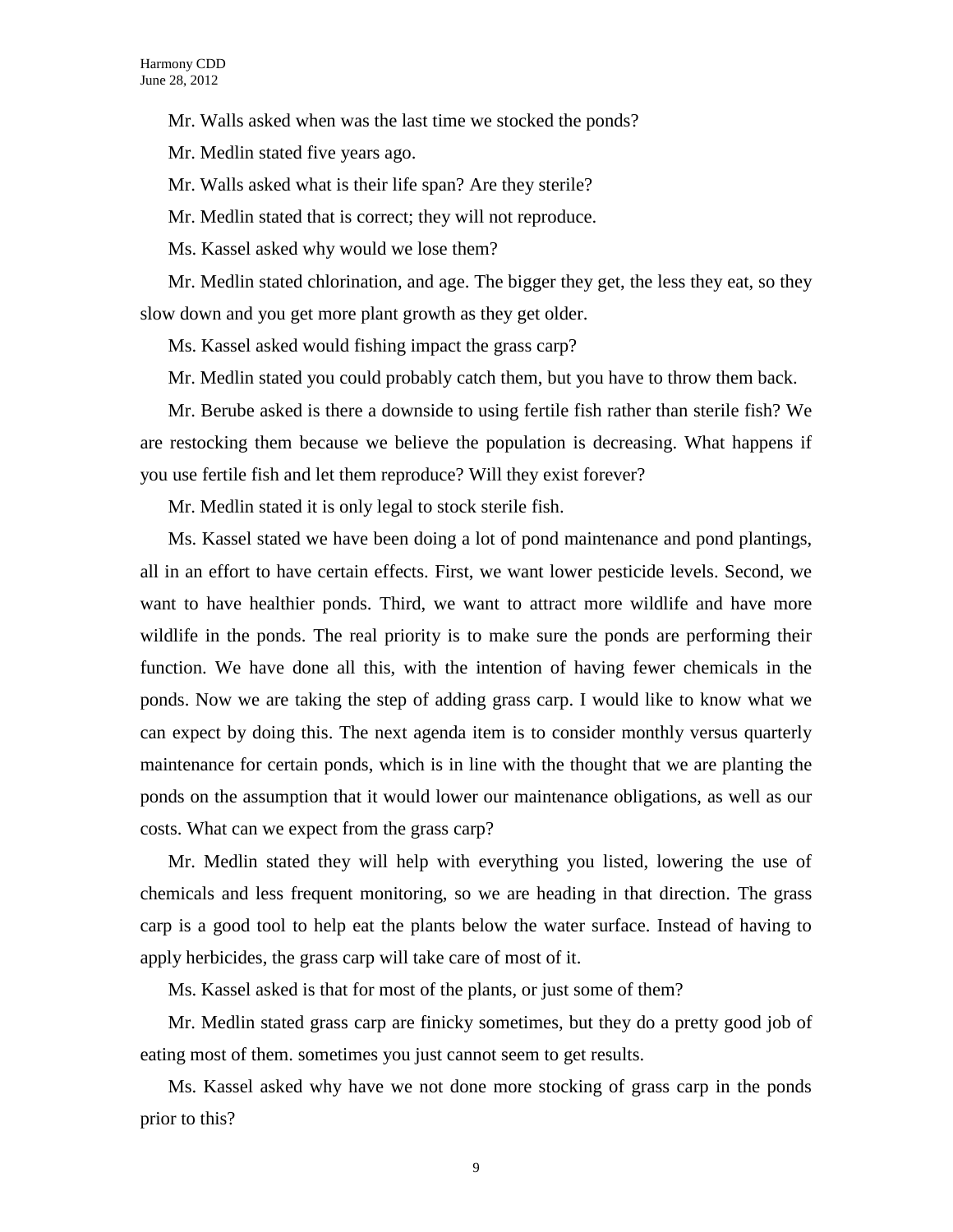Mr. Medlin stated most of the ponds look pretty good. The ones that I singled out are the only ones where I am starting to see plant growth again. The other ponds still seem to be in good shape. I recommend only stocking a few ponds and get those ponds that need it now. In a few years, you can consider adding a few more.

Mr. Walls asked was that the rationale for those indicated ponds?

Mr. Medlin stated yes.

On MOTION by Mr. LeMenager, seconded by Ms. Kassel, with all in favor, unanimous approval was given to the proposal from Bio-Tech Consulting to stock ponds with grass carp, as described, in the amount of \$505.

# **iii. Consideration of Quarterly Aquatic Plant Maintenance**

Mr. Medlin stated this proposal is an amendment to the treatment plan that we have now, which takes the CDD-owned ponds and puts them on a quarterly schedule. The rest of the ponds not owned by the CDD will continue to be maintained monthly. The new monthly cost will be \$1,197 and every three months, there will be an additional \$333 to cover the cost of the quarterly maintenance.

Mr. Walls asked what is the breakdown of the pond cost?

Mr. Medlin stated we had a per-acre price.

Mr. Walls stated some ponds will be maintained monthly and some quarterly. How did you make the determination?

Mr. Medlin stated I put the CDD-owned ponds on a quarterly cycle.

Mr. Walls stated they maintain all the ponds.

Ms. Kassel stated yes, but not all of them are owned by the CDD. They all serve a common and integrated function, but he put the CDD-owned ponds on a quarterly basis and kept the other ponds on a monthly basis.

Mr. LeMenager asked why?

Mr. Walls stated that is my question, too. We are still paying for all of the ponds.

Mr. Medlin stated it was suggested that we give this a try as we head toward quarterly maintenance. We chose the CDD ponds to start with first.

Mr. Walls stated I would think we would look at the ponds that are having trouble versus the ones that are not, regardless of who owns them, and break it up that way.

Mr. Medlin stated I started looking at these ponds, and the CDD-owned ponds are some of the best ones. I wanted to keep some on a monthly schedule because I feel more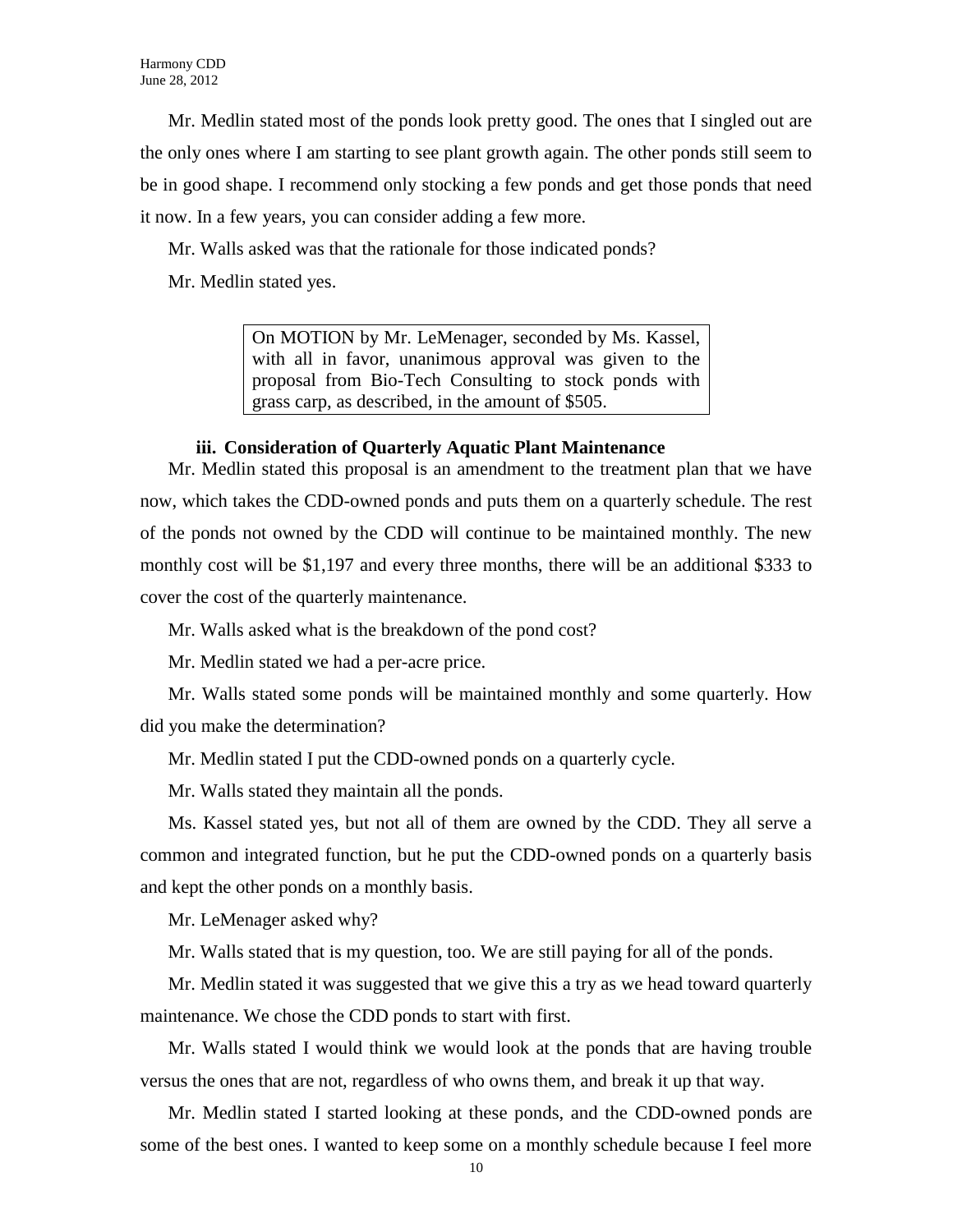comfortable staying on top of things. When I thought about it, those were the better ponds. Most of the grass carp are going into those ponds, as well, so I think quarterly maintenance will work pretty well for them.

Mr. Berube stated our annual cost currently is about \$18,000, total. What is the new annual cost with the new schedule?

Mr. LeMenager stated it appears to be about \$15,000.

Mr. Berube stated that will be a \$3,000 decrease. Is this a one-year proposal?

Mr. Medlin stated I did not specify the term, but we can include that.

Mr. Qualls stated we can turn this into a contract.

Mr. Walls asked none of the golf course ponds are in as good a shape as any of the CDD ponds?

Mr. Medlin stated some of them are in good shape. We were just going to try quarterly maintenance first. I would like to not do all the ponds at one time. There are still 33 ponds to go through. We discussed trying quarterly maintenance with some of them, and I think these ponds will work pretty well, based upon my experience with them. There are a few golf course ponds that would work, but I did not want to add too many ponds to the quarterly schedule at first.

Mr. Berube stated I reviewed every single pond, and there were some CDD ponds that looked decidedly better than others. There were some golf course ponds that looked decidedly better than others. I agree with Mr. Medlin that it would be very difficult to rate them other than through his objective judgment in dividing them this way and giving it a try. I am in favor of trying this, which I requested we do, in the manner that Mr. Medlin is proposing. I think it is fine.

Mr. Walls stated at the end of the day, it is not that big of a deal for me. I just do not want us to give the perception that we are favoring one landowner over another in terms of aesthetic maintenance. If this works out where quarterly maintenance creates a problem of some sort, then I can understand why some residents might get upset. That is my only concern with this. We split it basically between the golf course and ponds in residential areas.

Mr. Golgowski stated I think that is a coincidence, oddly enough. I have been reviewing the ponds, also, and there are two separations. Those that are listed on the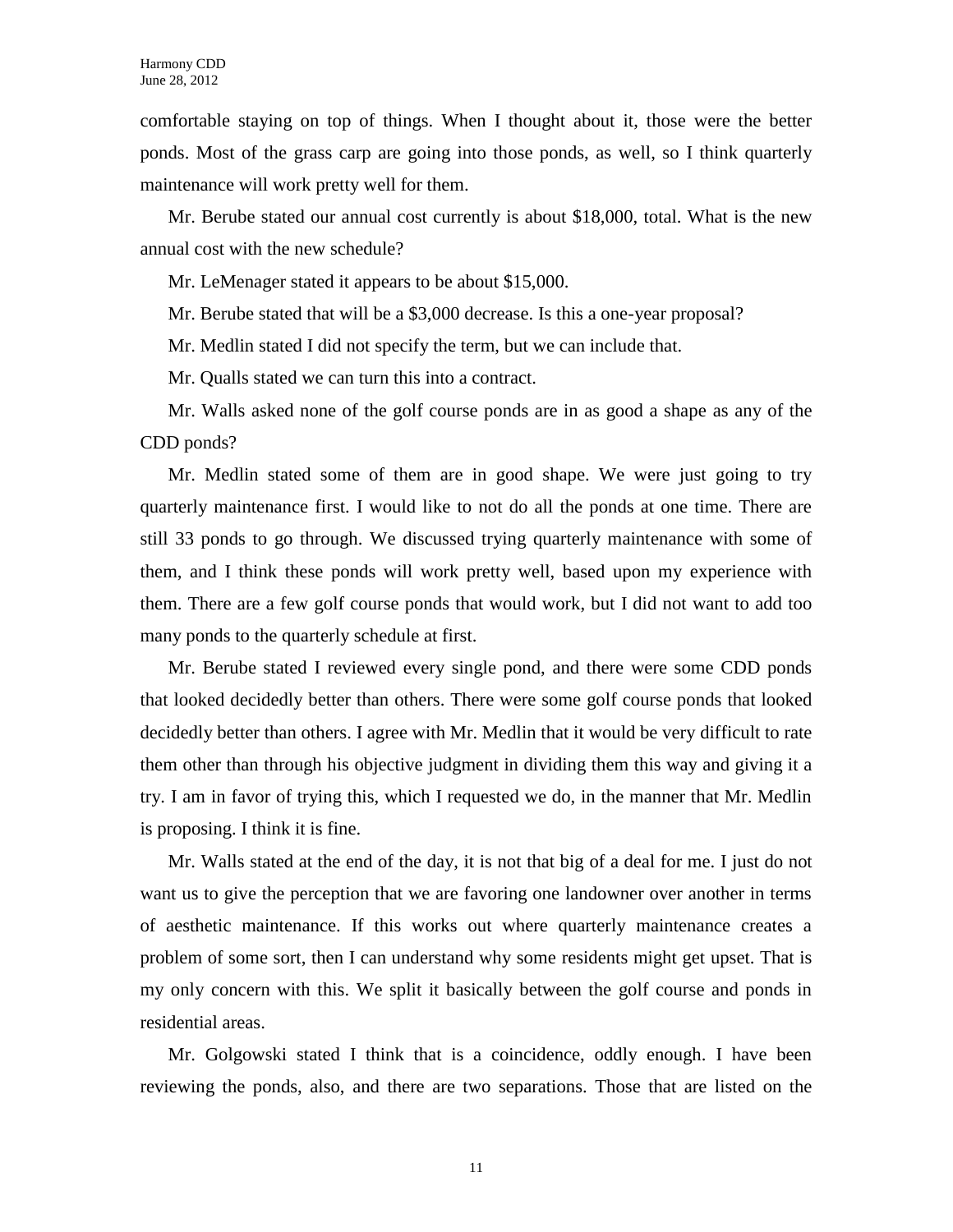quarterly schedule really are in better shape or seem to be. They are newer ponds, for one thing, and Lakeshore is a large pond which gives it more balance on Pond 27.

Mr. Walls stated I am fine with it, if that is the case. I just do not want to have a perception that is not true, that we are favoring one over another.

Mr. LeMenager stated I thought we only owned six ponds, and yet there are nine listed on the quarterly schedule. I am confused by that. I do not like the wording where it is split between golf course and CDD-owned. You can leave it with the numbers, but I do not think it is politically correct to write it that way. I would not support it that way.

Ms. Kassel stated I see nine CDD-owned ponds.

Mr. LeMenager stated I always thought it was six.

Mr. Berube stated perhaps we can refer to them as residential and non-residential ponds.

Mr. LeMenager stated we can just refer to the pond numbers.

Mr. Berube stated to the point Mr. Walls raised if something goes wrong with this, Bio-Tech has been very responsive to us and very cooperative. They are a long-term vendor of ours. I have a feeling that if we are making a mistake, we can talk to them. I feel very confident that they can correct it pretty quickly.

Mr. Walls stated no argument on that point.

Mr. Medlin stated if there is a request to treat a pond on the quarterly schedule between scheduled quarterly treatments, we can treat it.

> On MOTION by Ms. Kassel, seconded by Mr. LeMenager, with all in favor, unanimous approval was given to the proposal from Bio-Tech Consulting to modify the treatment schedule, as discussed.

Mr. Qualls stated I will finalize an amended contract and have it ready for execution at the next CDD meeting.

## **iv. Outfall Structures**

Mr. Evans stated Mr. Medlin was going to review the outfall structures. I am guessing with all the rain we have had, they have been flushed out pretty well.

Mr. Medlin stated that is correct. We were on site today, and I mentioned to my crew to go around and check them. They did not report anything unusual, but we were ahead of it before these recent rain events.

Mr. Evans stated Mr. Boyd performed an inspection about a year or so ago.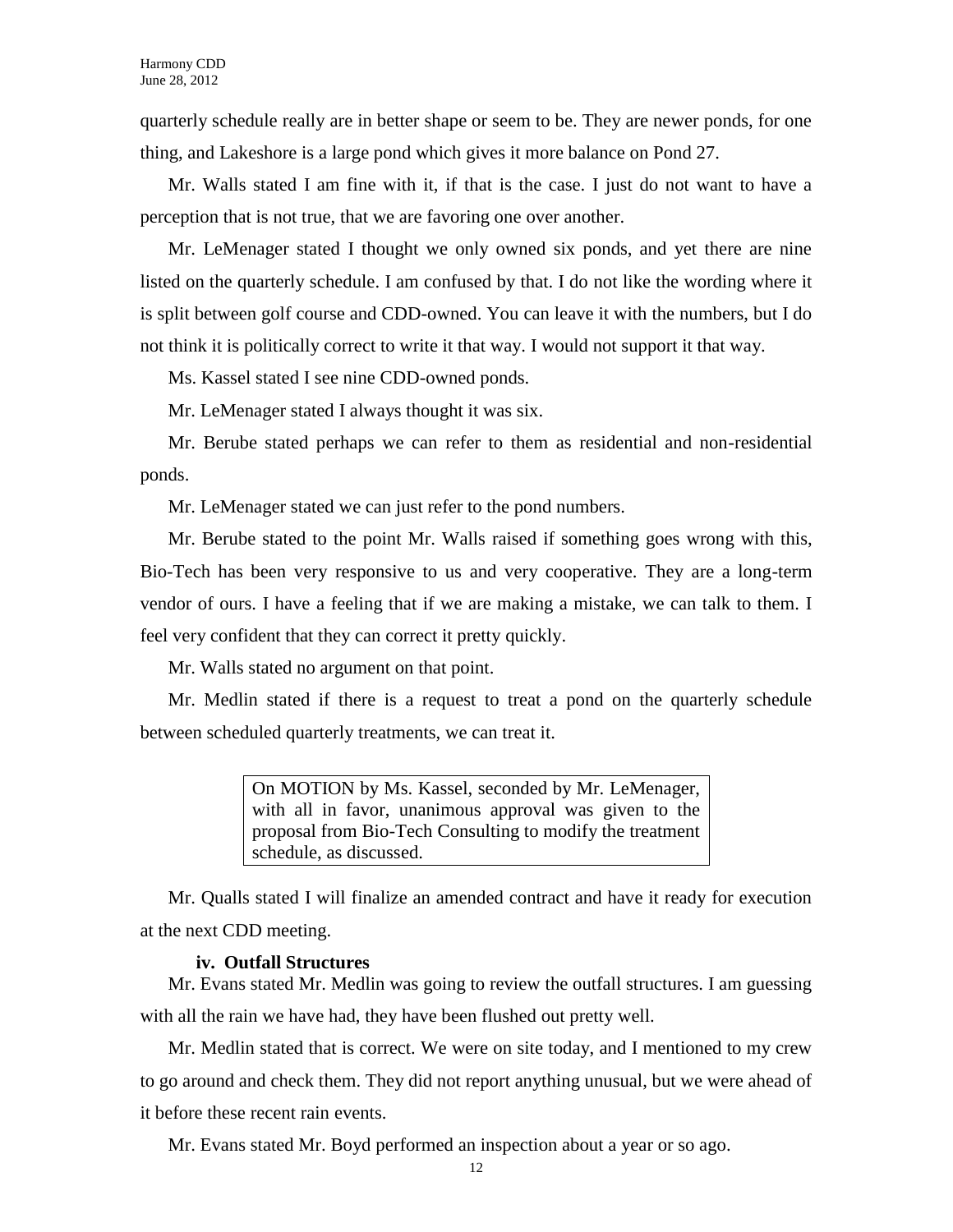Mr. Boyd stated that is correct. There were a few that had some shrub-type growth starting to grow up around them. My opinion at that time was there was nothing that was going to inhibit the flow.

Mr. Medlin stated some of them were tough to find. It has been a while, but I think we got around to all of them.

Mr. Golgowski stated further to Mr. Boyd's observation, Bio-Tech has been working with the golf course and landscape crews on these outfall structures. They were all recognizable and they were all flowing very easily as of today. There is some touch-up work to do.

Mr. Boyd stated it would take a lot of growth to keep the water from flowing through those structures. If vegetation is blocking the flow, it would have to be some substantial vegetation.

#### **B. Landscaping – Luke Brothers**

Mr. Geckas reviewed the monthly landscape maintenance report as contained in the agenda package and is available for public review in the District Office during normal business hours.

Mr. Geckas stated we are continuing with the weekly mowing cycle. Turf is growing very well with the fertilization we applied. We will perform a fertilization and pest control treatment at the end of July. We completed about half of it when the rains stopped our progress. Because of the rains and the associated run-off of water, we stopped fertilizing until next week when we will resume those activities on Five Oaks Boulevard from the first roundabout to the east end. The parks are complete. We still need to complete the west entrance. We anticipate about two months of chinch bug control. At this point, we have not had any outbreaks of chinch bugs in the St. Augustine. We are seeing some gray leaf spots in some areas, which is not uncommon when it rains at night and does not dry out well during the day. That is a cosmetic issue more than a health problem, but we are keeping an eye on it. The fertilizer we used is a liquid Agra-Plex, which has no nitrogen in it. Because we had so much top growth from the last fertilization, it will create an unhealthy grass plant to continue to grow the top as fast as it is growing. This formula has iron, sulfur and all the other minor elements in it that will give it some good color but yet not stress the grass to where it will cause damage in the future. We are on our last round of shrub care for the June rotation. We got a little behind on U.S. 192 from the east entrance to the top of the bridge, so we will be going down the

13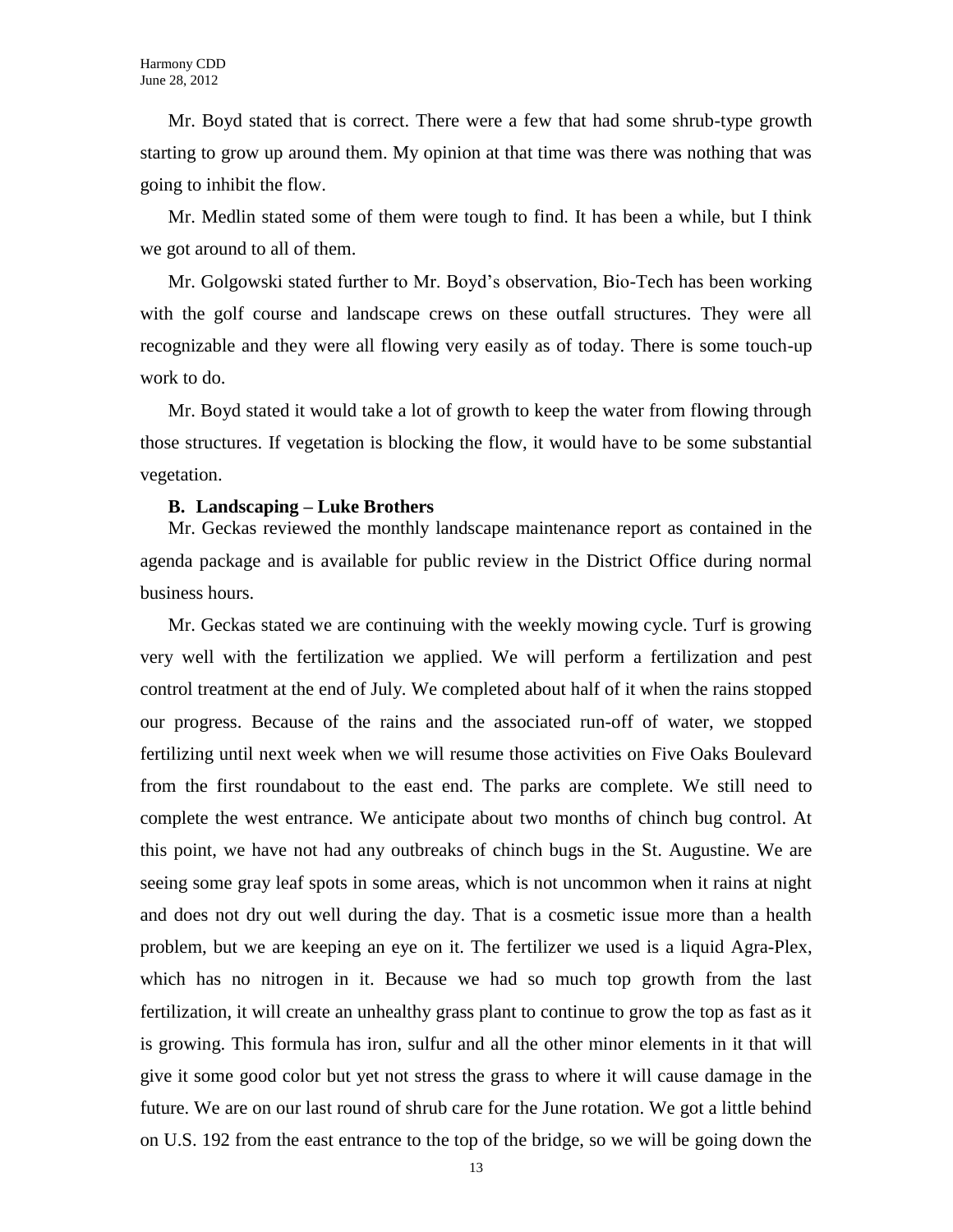other side tomorrow and possibly Monday. That will complete the June rotation. Then we will start again at the pool area and work toward the end of Five Oaks Drive on the east side. Regarding pesticide on the shrubs, we are looking for areas for an integrated pest management program. We are finding a little light fly and some scale, small amounts, but we have not seen an outbreak of mites or anything on the grass plants yet, so everything seems to be holding pretty well. We are limbing up the trees as we proceed through the community. The rains weighed some branches down, so we are seeing more that we have to tip off. The Queen palm trees at the pool were refertilized since they were a little chlorotic. We also removed the seed heads to keep them from being a problem in that area. We are working with Mr. Haskett to remove the roses at Lakeshore Park and replace them with some red fountain grass, which I think will do a lot better due to the chlorine and water from the fountain that gets splashed there. We did some sod replacement in that area, as well, and at the circle in front of Buck Lake.

Mr. LeMenager stated driving in and out of the community on Schoolhouse Road where I live, it does seem from time to time that mowing gets pretty behind on those roadways. As an example, I have a 14-inch blade of grass from in front of my house taken June 13, well before Tropical Storm Debby. It gets pretty thick, indeed.

Mr. Geckas asked is that a blade of grass or a seed stalk from the Bahia grass?

Mr. LeMenager stated it was much broader and has obviously dried out since that time. I am just pointing out that along the main roadways, the mowing does seem to get behind.

Mr. Geckas stated what happens as far as getting behind, we have a schedule that we try to follow that is systematic throughout the property. When we have delays because of rain or something, everything falls back. Sometimes we will receive calls from residents asking why we are not mowing in a certain area. In order to appease people, we move our system to address that issue for that resident, which pushes the schedule further behind. If you are normally mowed on a Tuesday but we moved our operation to make someone else happy, your day gets moved to Thursday or Friday.

Mr. LeMenager stated the only person you need to make happy is Mr. Haskett. There is no one else in this community who has any right to say anything to you about your service. Mr. Haskett is the only one you should answer to.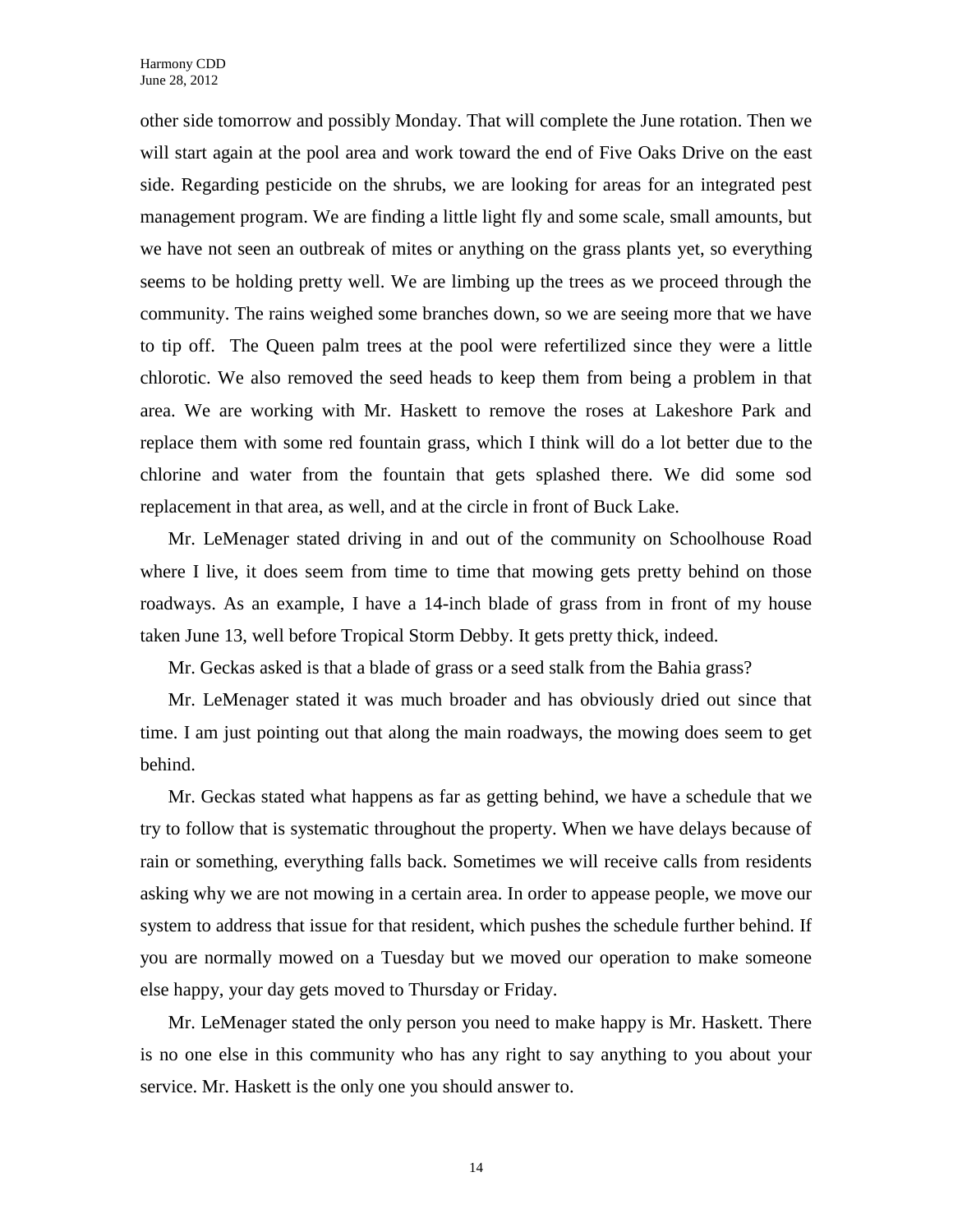Mr. Evans stated at the last meeting, we discussed the planting of perennial peanut in some areas.

Ms. Kassel stated there are some next to my house.

Mr. Evans asked is it a plug or is it seeded? How is it established?

Mr. Geckas stated the perennial peanut that I see looks like it has been plugged. I have never seen seed do very well, and it is not like sod where they will match. These look like they were probably four-inch plugs.

Ms. Kassel stated the ones next to my house were one-gallon containers. There were probably 40 or 50 one-gallon containers.

Mr. Evans asked how fast does it spread?

Mr. Geckas stated it really depends on the weather. Unfortunately, the whole purpose of them is to reduce watering. When we have instances when we are well above our normal rainfall, their growth is slowed down a little because they do not like all that water. They prefer to be dried out a little. Those plugs could fill in over one summer.

Ms. Kassel stated I have perennial peanut, all one-gallon plants in various places in my yard, and it takes about a year for it to fill in.

Mr. Evans asked what kind of separation and density is it?

Ms. Kassel stated mine was about the same. I think the ones next to my house are 15 to 18 inches, on center, and ours were probably about the same.

### **C. Dockmaster/Field Manager**

# **i. Maintenance and Field Activities Report**

Mr. Haskett reviewed the monthly field activities report as contained in the agenda package and is available for public review in the District Office during normal business hours.

### **ii. Buck Lake Boat Use Report**

Mr. Haskett reviewed the monthly boat report as contained in the agenda package and is available for public review in the District Office during normal business hours.

### **iii. Pool Staff**

Mr. Haskett stated school is out for the summer, and kids are being quite active. I want the Board to consider some thoughts as we go through the budget process for some type of pool staff during the summertime next year. I think it would be really helpful to have some pool attendants at each pool. Right now, we have three employees and at least two are on site each day, and they really are not cut out for the duties of policing the pools. They have been, and sometimes there are repercussions with that, as well as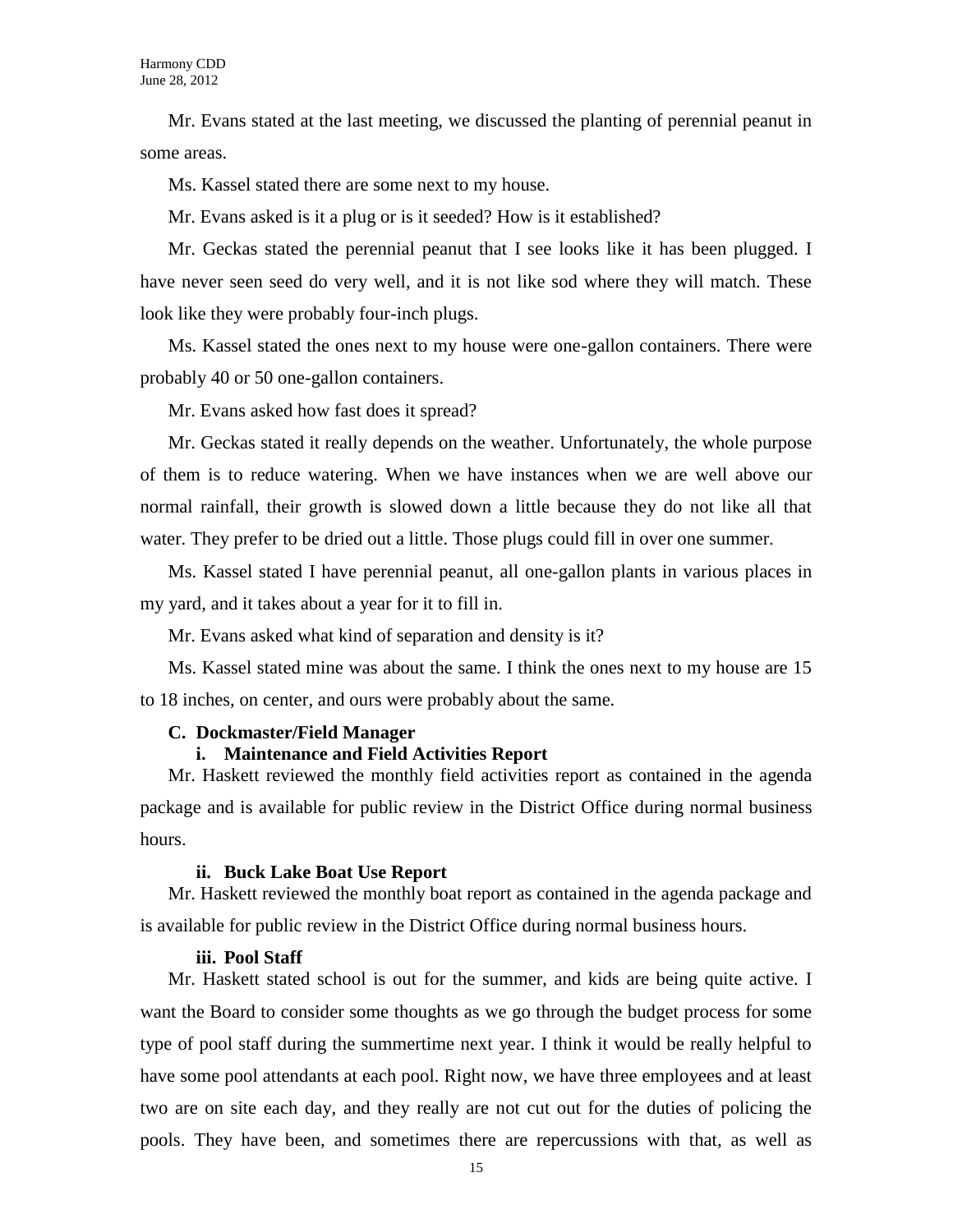complaints. I am looking for directive on how you want our maintenance staff and the dockmaster to interact with people throughout the day at the pool. Do you want them to patrol and police it, pour beer out of containers and remove people from the pools? Or do you just want them to respond if there is a complaint filed?

Mr. Berube stated we have signs there that say you need to have identification and a Harmony-authorized access card. People who are in there have fair warning that if they do not belong there, they will be asked to leave. I think the sign even says something that they will be ejected immediately. As long as our staff do it with a certain amount of charisma, I think we have already made the decision that if someone does not have a card, then they cannot be in the pool area.

Mr. Haskett stated the issue came up on Monday. Mr. Paul Calabro was at the Swim Club and told some teenagers that they could not come in. They wanted him to allow access. He politely told them no. They went to Ashley Park and jumped the fence to get in, and they broke a few things, which was not discovered until after we ran them off. They were run off with a few choice words from them, which unfortunately staff has to put up with. I do not like that fact, but it is what it is.

Mr. Berube stated that is part of the reality. Mr. Haskett's suggestion is to hire some pool police, and then we will have other people who will have choice words thrown at them as they run people off. What have we gained by trading it off to someone else? How do you hire people for a few months out of the year and explain the duties of their job? There might be some people who want that job, but I do not see it. I think a little guidance to our staff is the right direction. If they have choice words spoken to them, I am sorry. No matter what some of our people do, whether it is in the pool or around the community, some people are not going to like it and our staff is going to receive some flak. I think they just need to "man up" and go on with life.

Mr. Evans stated it does not appear that the scenario that Mr. Haskett described would have been any different, whether it was a summertime pool staff person or the current maintenance staff member who spoke to them. We have already directed staff that if they have any problems with anyone, they need to call for a deputy. It is usually just a handful of people who will be a recurring problem. There is no reason for any of our staff members to put themselves in harm's way to confront someone who just wants to ignore the rules that we put forth that are for the benefit of the residents and their safety. My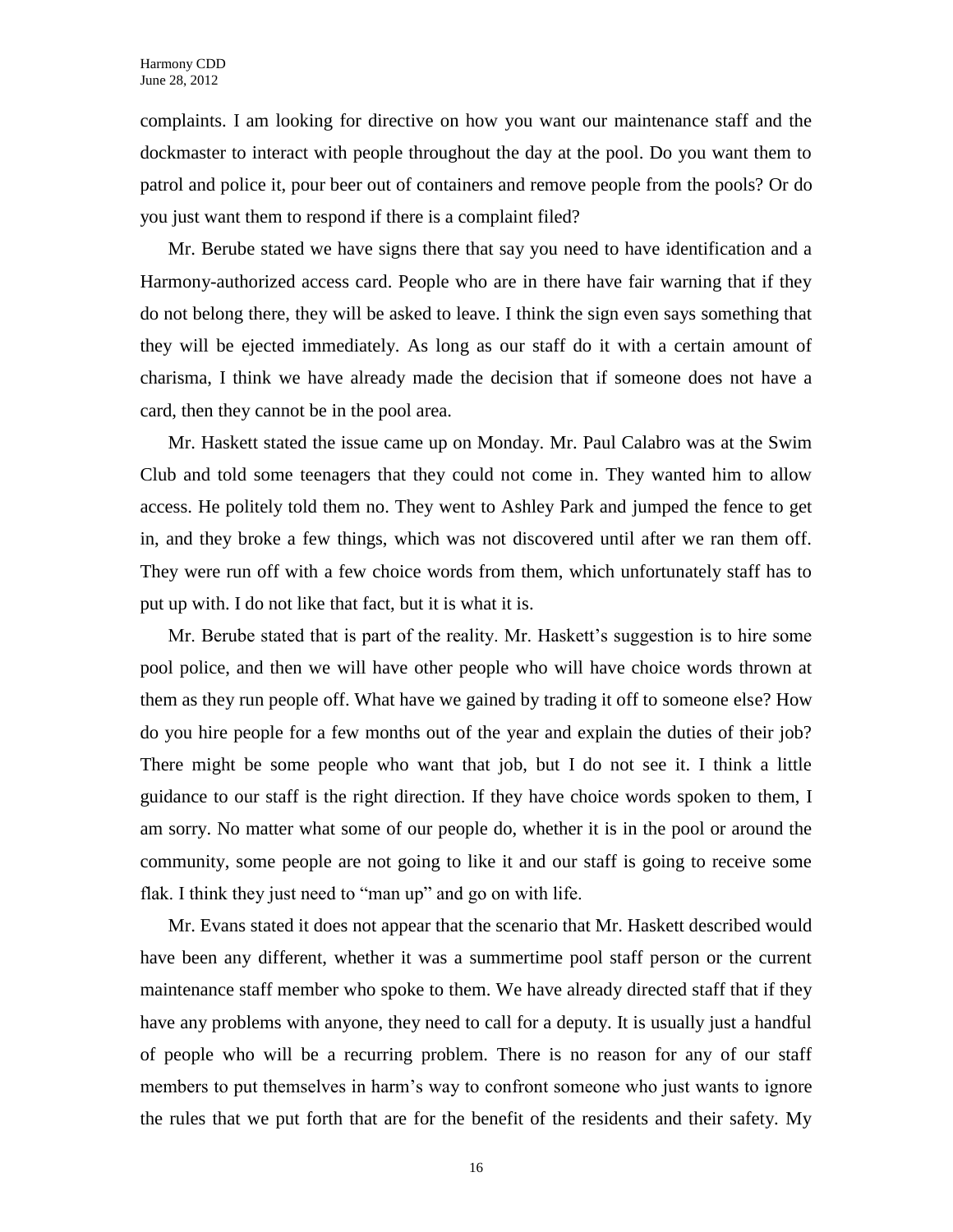suggestion is that if there is someone who is giving staff a hard time, just call a deputy. Do not get in the middle of it. Do not get into a debate. Do not get into an exchange of words. Address it very directly with the sheriff's office.

Mr. Haskett stated I completely understand that, and they do a good job of avoiding conflict. What I am looking for is consideration of that for next year. There are companies that do subcontracting for pool attendants. I think it would reduce damages, and it would make a nicer environment for the other pool users. Our employees cannot be at the pool all the time. They can only go if we see something on the camera and ask them to respond, since they are out checking irrigation or on boats or other places in the community.

Mr. Evans stated it sounds like this firm you are referring to is someone where the District Manager could engage a separate contractor to provide short-term supervision during that time period.

Mr. Haskett stated that is correct.

Mr. Evans asked they would have their own insurance and other things?

Mr. Haskett stated yes.

Mr. Moyer stated there are companies who provide that service.

Mr. Evans stated we would just contract with them to provide someone here during that three-month period of time, or whenever we want them on site. I would like Mr. Haskett to check into what that would cost so that we can address it at our budget workshop.

Ms. Kassel asked when these people are confronted, are their cards removed or deactivated?

Mr. Haskett stated the people we have confronted do not have cards. They do not live here, although they say they do.

Ms. Kassel asked none of the situations you described are with residents who have access cards?

Mr. Haskett stated that is correct.

Mr. Walls asked do we have "no trespassing" language on the pool signs?

Mr. Haskett stated the signs say that if you enter without your access card, that you are trespassing.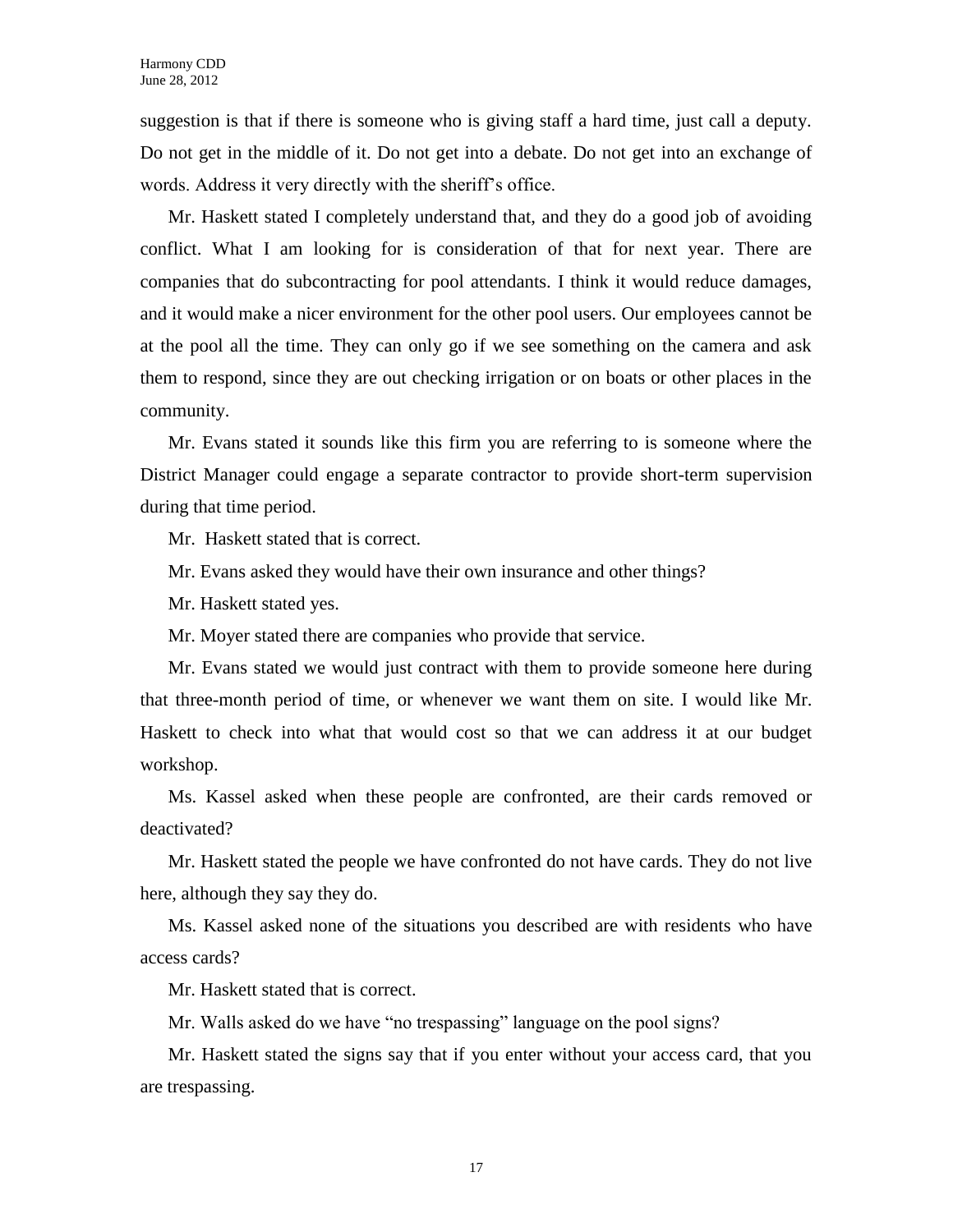Mr. Martz stated the sheriff was pretty clear, too, that they are not interested in enforcing that in our pools without a City Ordinance that specifically details that.

Mr. Berube stated this would be a town ordinance, just like we have on the signs at the ponds.

Ms. Kassel stated that is a State Ordinance that it refers to.

Mr. Berube stated we would have to install "no trespassing" signs similar to the signs at the ponds, and post them at the pools to get the deputies to enforce a call from us. I do not see that as a big deal. We just need to modify the signs a little.

Mr. Martz stated I spoke with Mr. Tome about this. The deputy indicated they are not interested in responding to those signs. He indicated they needed an adopted ordinance, not just us showing them in the law where they are supposed to uphold trespassing by the Statute. They need a specific ordinance or their supervisor advised them to not enforce those signs.

Mr. Evans stated we will take that up with the sheriff's department.

Ms. Kassel stated we may need signs outside the pools saying that if anyone enters without their access card, it constitutes trespassing, and then we need to cite the appropriate Florida Statute.

Mr. Berube stated we already have those signs.

Ms. Kassel stated no, we have those signs in the ponds. We only have a sign at the pool that says if you do not have an access card, then you are trespassing. The sign does not cite the Florida Statute.

Mr. Berube stated I misunderstood what you said. You are correct; we need signs that reference that Statute, just like the signs at the ponds.

Mr. Golgowski stated I am working on the fishing question in the ponds now, that have the same issues. The sheriff's department is checking with their attorney to see exactly what they can and cannot enforce, what needs to be posted, and that sort of thing. We confirmed all that on our side, so we are starting those discussions with the sheriff that should also help with this question.

Mr. Evans asked can we accelerate those discussions the next time Mr. Tome is available? Can we take it to the County Commission?

Mr. Tome stated we can, but Sheriff Bob Hansell is the only person who is going to make that happen.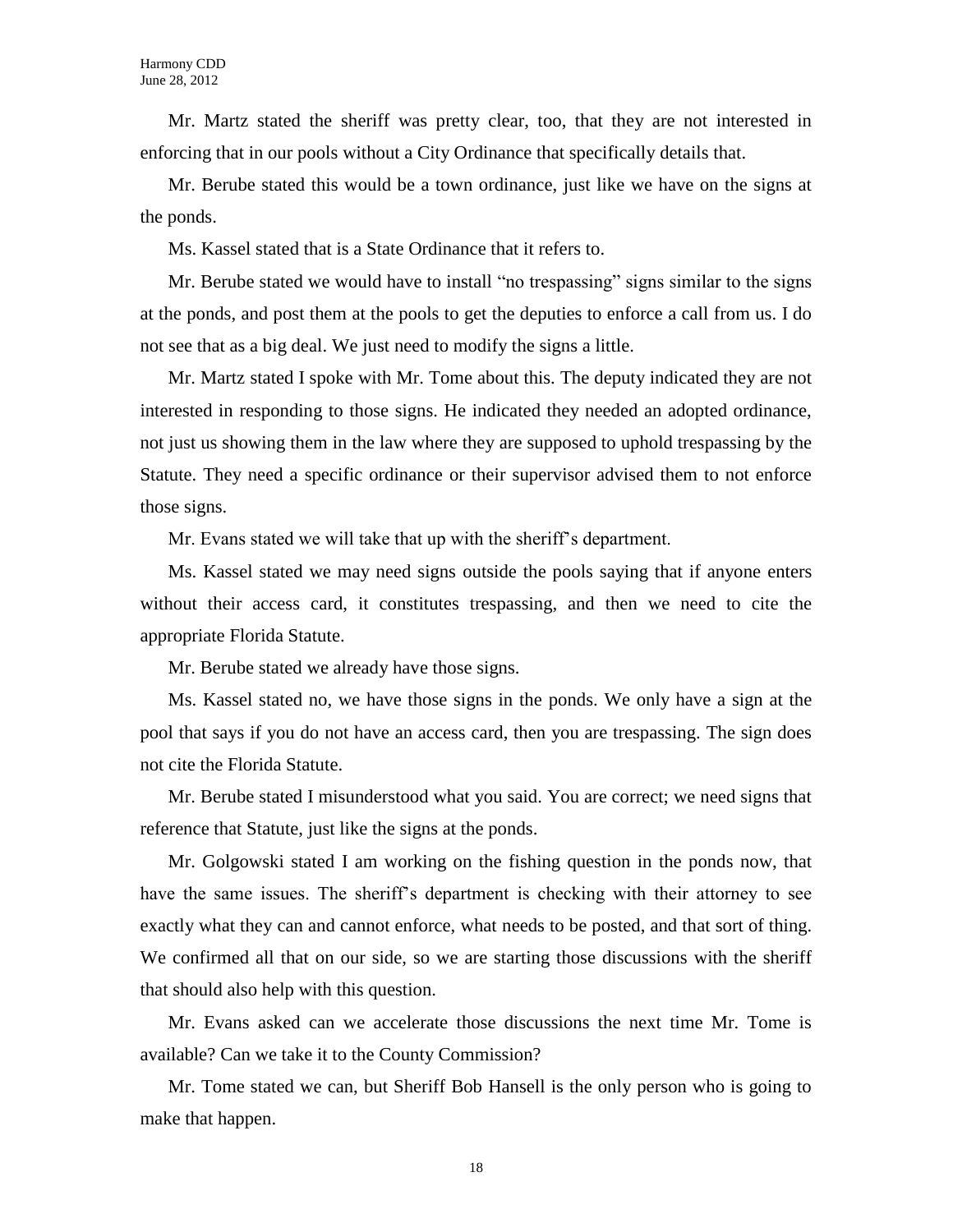Mr. Golgowski stated we started with the Under Sheriff.

# **iv. Damage at the Pool**

Mr. Haskett stated someone threw a rock through a window at the Swim Club that unfortunately, was not caught on camera. I noticed the budget included several thousand dollars for security enhancements, but it has been moved around. I am not sure where it was moved to, but it is not there anymore. Next month, I want to bring some proposals for some enhanced security cameras. Where this took place, there was no security camera that caught it. I think we need to enhance that. It might reduce kids jumping the fence, as well, because we can identify them instead of just knowing it was a teenager.

# **SIXTH ORDER OF BUSINESS Developer's Report**

**i. Discussion of Staff Functions and Responsibilities at the Pools**

This item having been already discussed, the next item followed.

# **ii. Lakeshore Park Expansion**

Mr. Tome stated I have more information as a follow-up from the discussion last month regarding a public/private partnership and a plan for the expansion of Lakeshore Park. The 11"x17" drawing has not changed since the last meeting as far as what is being proposed. The 8½"x11" sheet has more detail and has been broken down individually, showing how we get to the total at the bottom. These numbers are based on bids from contractors, so they are not numbers that we estimated. They are the result of a lot of vetting back and forth. Boardwalks A and B will take you from the top of the bank to the water's edge, and they include the improvement that is at the water's edge. In one case, it is a 10'x20' viewing platform, and the other is a 10'x20' fishing platform. The only difference between the two is that one has pergolas and swings, and the other is designed just for fishing. One is more of a peaceful, sitting environment and the other is for a fishing environment. At the top of the bank will be a 10'x10' gazebo, which straddles the path. It does not necessarily look that way on the plan, but the intent is that it will. There will be an opportunity to have a bench there, as well. If you are making the one-mile trek around the pond, you have a place to stop and get out of the sun and get some shade. They will be at the connection point where the boardwalks intersect with the pathway. Below that are the bridges and the trail, which are broken out separately. Both bridges go over the pond, which is the same as last month. The shell path is about one mile, 5,000 linear feet that goes all the way around. There are also accessories, such as trash cans, doggie pots, and other items. We are proposing to relocate two benches. There are a few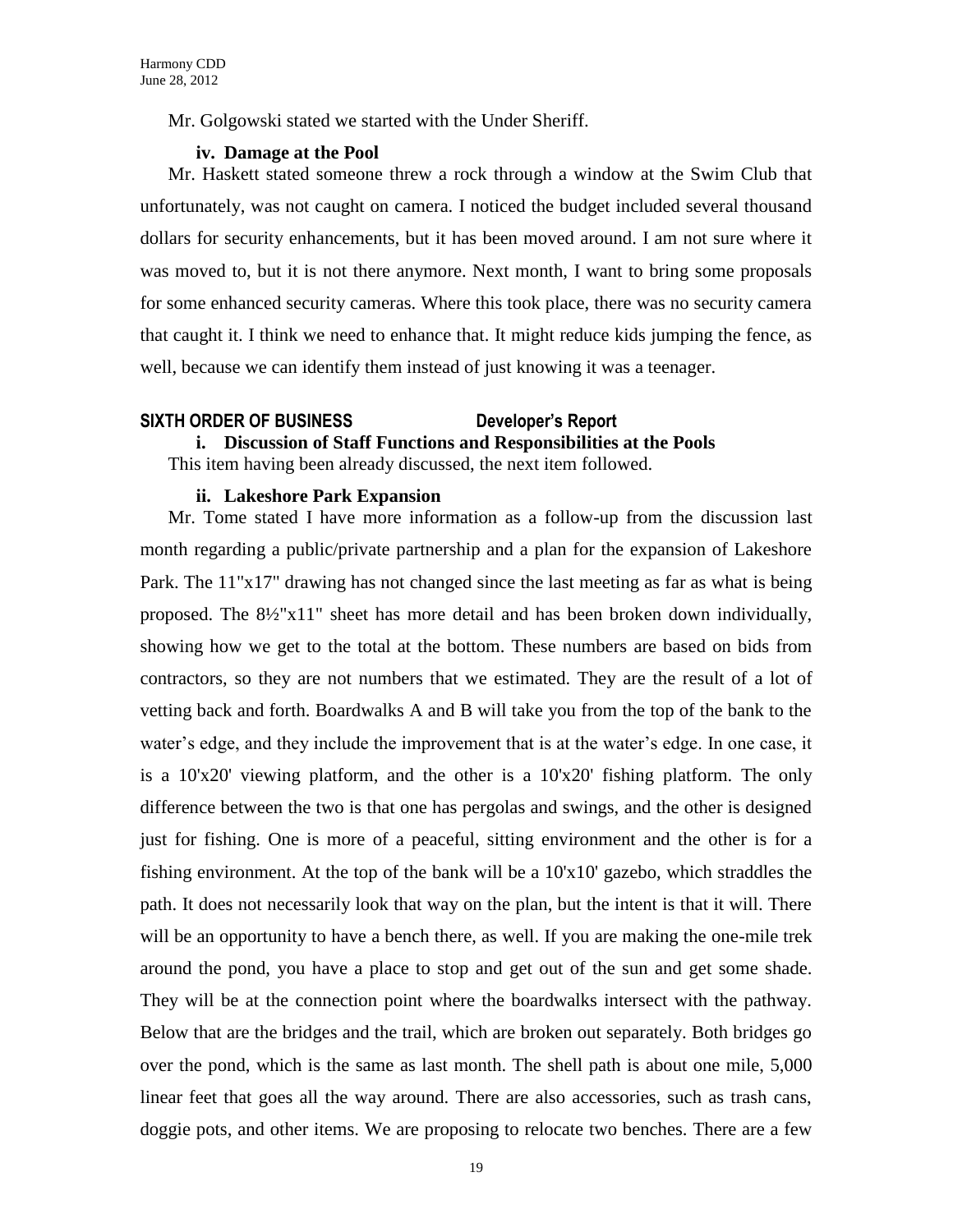areas throughout the community, such as the sun dial, that has four benches. Since it is a sun dial, there is no shade there, so those benches do not get a lot of use. This is an opportunity to reuse them somewhere else. Also, along Cat Brier and the long walk, there are several benches and existing gazebos. Rather than buying new ones, it makes sense to relocate them so that we can save money and they will be used. Some other accessories include mile markers and interpretive signs. The point is that people will be able to use this trail to run or walk and exercise and be able to challenge themselves in quarter-mile increments. The interpretive signs will be geared toward the nature aspects of the animals and plants. We included a small contingency at 4%, which we hope not to use. These numbers are based on real bids, but in reality, sometimes you come across things that are buried or you did not know about, such as irrigation connections that need to be made. We do anticipate that contingency to be necessary. The grand total is \$119,043. At the last meeting, we discussed that it would be in the range of \$90,000 to \$120,000. As the developer, we were prepared to proceed with the boardwalks on our property, which is the conservation line down to the water's edge. We brought this forth as an overall, full plan from what was designed when the original trail studies were prepared, which had a lot of input from a lot of people from the community.

Mr. Walls asked what kinds of trees are proposed?

Mr. Tome stated primarily sycamores, maybe some oaks, something that is fastgrowing and provides a lot of shade in the summertime. Sycamores do that well. A lot of times, people do not like sycamores because they push up the sidewalk in the areas where roots are. In this area, we have plenty of space so that we can keep it away from the pathway so it will not interfere.

Mr. Walls asked have you thought about cypress trees along the shore of the lake?

Mr. Golgowski stated it was not included in this proposal. We were really focused on the pathway and providing shade. Cypress trees are always nice.

Mr. Walls stated they are nice-looking trees, as you are walking around, maybe in one corner of the lake.

Mr. Berube stated I received the proposal earlier by email, and thank you for sending it. My question has to do with the shell path. I anticipated a shell path behind the pond, but I thought the area between the pond and the street was going to be concrete. That area appears to be a shell path, as well.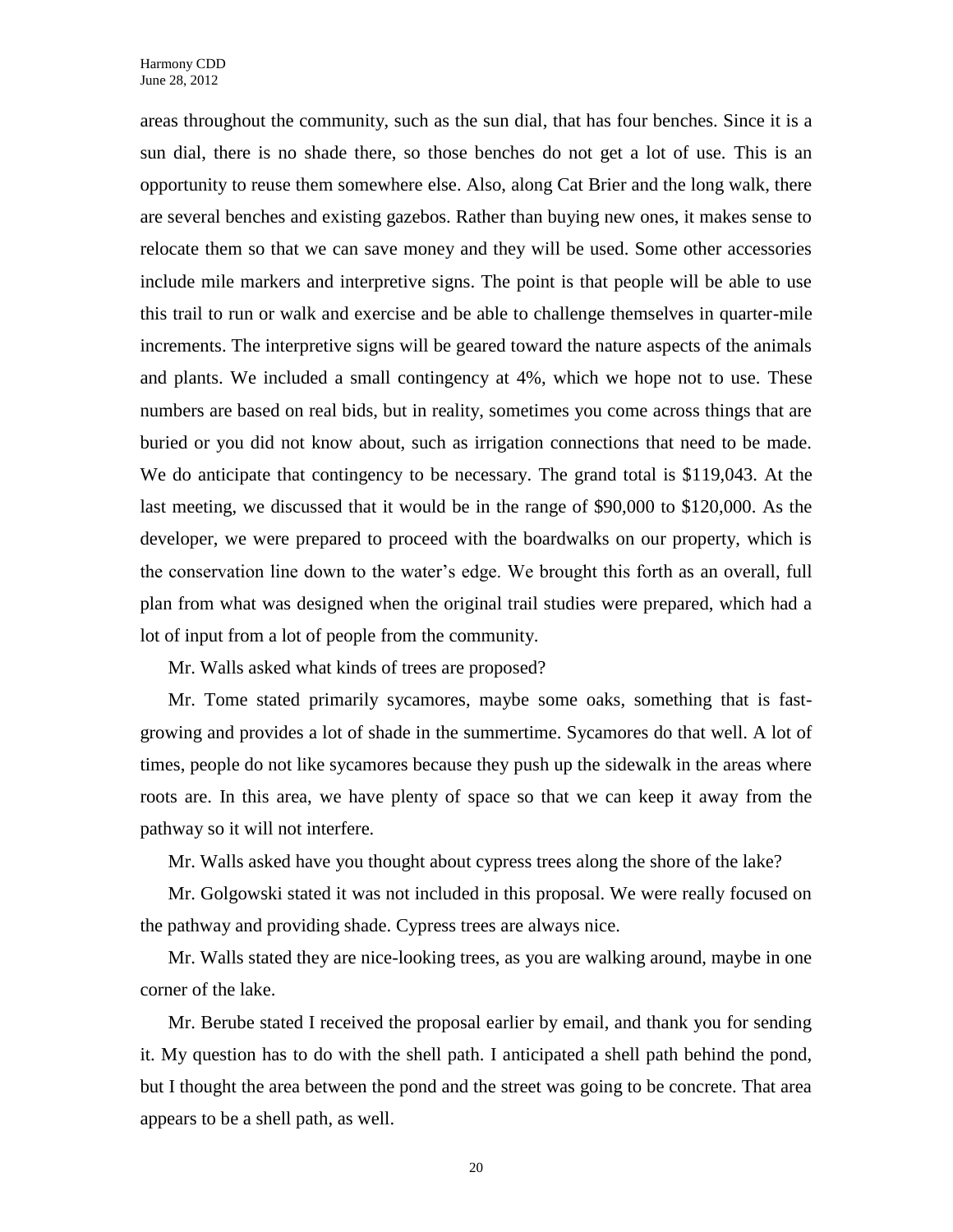Mr. Tome stated that is correct. Where that pathway is located is not pulled to the street like the sidewalks are. It is up against the edge of the bank of the pond, so it is quite a distance away. The drawing does not necessarily show that because of the scale size. From an aesthetic perspective, I do not think you will have a sense of weirdness that there is a shell-based path that is where a normal concrete path would be. Second, the cost of doing concrete on that area, which is 1,200 to 1,300 linear feet, would spike the numbers pretty drastically.

Mr. Berube stated I understand that. Mr. Tome commented on the aesthetics, and that was my concern, how it will look now and how it will look in five years. The shell paths have a spread of ten feet and flatten out a little, based on a couple years of experience on Dog Trot Trail. I am not sure of the permanency of it and how it will look. If Mr. Tome is fine with the aesthetics, then I am fine, but that was my concern of how it will look along there. You are correct that it is a ways from the street, so maybe it does fit.

Ms. Kassel stated one of the things I like about it is that it joins nicely with the sidewalks so that people do not have to walk over grass. It seems cohesive. Mr. Berube raised a concern that even though we are using some of our existing capital funds to fund part of it while the developer funds the rest, we will have a maintenance cost going forward. This is a question for Mr. Boyd. What might we expect in terms of how often we will need to renew the shell path and at what cost?

Mr. Boyd stated I have not considered what the annual cost would be for the shell path or the bridges. One thing that is good is that with good materials, the bridges will not require any annual maintenance. It will be very long periods of time between maintenance activities, similar to the dock.

Ms. Kassel asked is that 20 years?

Mr. Boyd stated it is probably closer to 10 years, minor maintenance every 10 years. The shell path itself will require minimal maintenance because it is inherently a lowmaintenance surface. It is probably the best material you could use there. The more use it gets, the better it will be.

Ms. Kassel stated it will keep the weeds down.

Mr. Boyd stated that is correct.

Ms. Kassel asked will it need something every two years or every five years?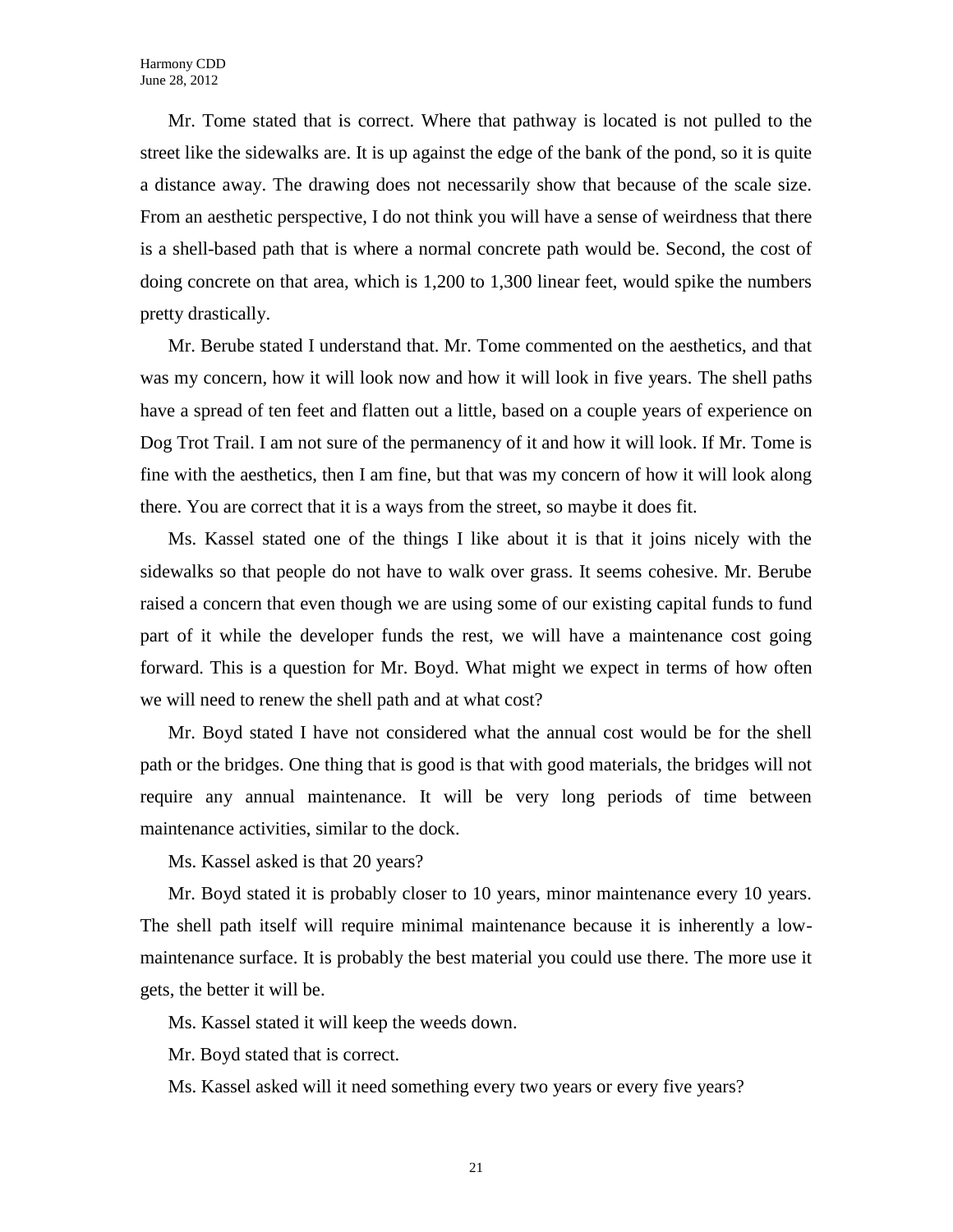Mr. Boyd stated I would guess that you could go five years without having to replenish it, and probably longer than that.

Mr. Golgowski stated the experience we have had on existing roads here has been periodically, they need grading, but that is as a result of truck traffic, which we will not have on these pathways. That is done perhaps once a year, and it is a simple job. So the pathways would be done less frequently. The advantage of having shell versus concrete is that you have to edge concrete all the time. With the shell path, you can mow right over the edges.

Ms. Kassel stated it is a permeable surface, also, which is a good thing. It looks as though it is about \$27,000 to install it. I am just thinking ahead, so perhaps it is another \$7,000 or \$8,000 every five years to renew the shell path? I can see elsewhere that the shell path has a tendency to wash away and things start growing through it. Is that a reasonable expectation?

Mr. Boyd stated that is more than reasonable, in my opinion.

Mr. Evans stated we discussed this last month relative to how to proceed in a contractual manner. As I understand it, the CDD is being asked to contribute funds that are available in the 2004 capital improvement fund. As of May 31, 2012, that fund totaled \$62,828.66, which we would contribute toward these improvements. How do we move forward in a contractual way before we consider a motion?

Mr. Berube stated I thought that we were going to aim for a 50/50 split, and the CDD was going to contribute up to that 50% from that particular account. Have we changed from that?

Mr. Evans stated there was discussion along that line, and the discussion included where we could spend these monies, as well. I asked Mr. Boyd and Mr. Moyer to look at this, to determine if we can allocate the funds left in the 2004 capital projects fund to another project outside of the east side. The opinion was that because this is a community-wide facility, those monies would be applicable for this project. Mr. Boyd modified the engineer's report and rendered a letter as such. From a timing standpoint, we need to move those funds from the capital account since we cannot leave them in that fund forever; we need to spend them.

Mr. Berube stated it is a difference of a couple thousand dollars, so I am fine with proceeding in that manner.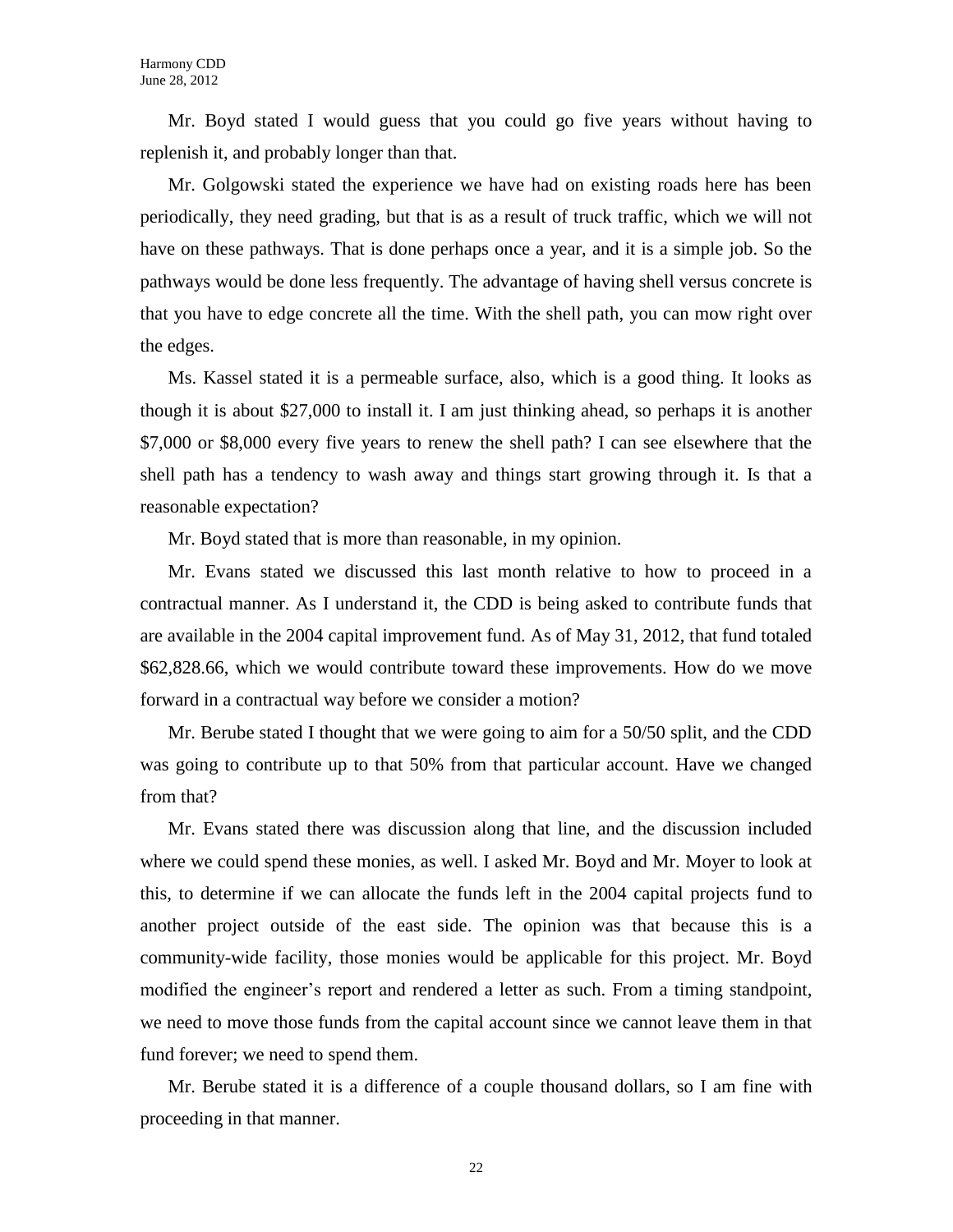Mr. Evans stated that factor played an element into the suggestion.

Mr. Moyer stated procedurally, I would ask the Board to consider the amendment to the engineer's report, which does incorporate this new work in the 2004 project scope. Then it would be appropriate to authorize staff and Mr. Qualls to prepare the contract and proceed.

> On MOTION by Mr. Walls, seconded by Ms. Kassel, with all in favor, unanimous approval was given to accept the amended engineer's report, dated June 26, 2012, reflecting the inclusion of the Lakeshore Park expansion improvements.

Mr. LeMenager stated nice job on the maps. I love the maps.

Mr. Evans stated the next step in this subject matter would be to authorize the District Manager and District Counsel to move forward with an agreement between the District and the developer, whereby the District would contribute the balance of the funds in the 2004 capital improvement fund toward the improvements for the Lakeshore Park expansion, as submitted by the developer today.

> On MOTION by Mr. LeMenager, seconded by Mr. Walls, with all in favor, unanimous approval was given to authorize the District Manager and District Counsel to move forward with an agreement between the District and the developer, whereby the District would contribute the balance of the funds in the 2004 capital improvement fund toward the improvements for the Lakeshore Park expansion

Mr. Berube asked will the ownership of the whole project be on the District or will the ownership of the improvement remain with the respective landowner?

Mr. LeMenager stated with the respective landowner.

Mr. Berube asked who will have overall maintenance responsibility for the whole project? Or will that also follow the landownership?

Mr. Evans asked will the developer convey all of the improvements to the District because the District has a use agreement for the boardwalk access?

Mr. Tome stated that is correct.

Mr. Evans asked will the developer be granting a bill of sale for all the improvements to the District?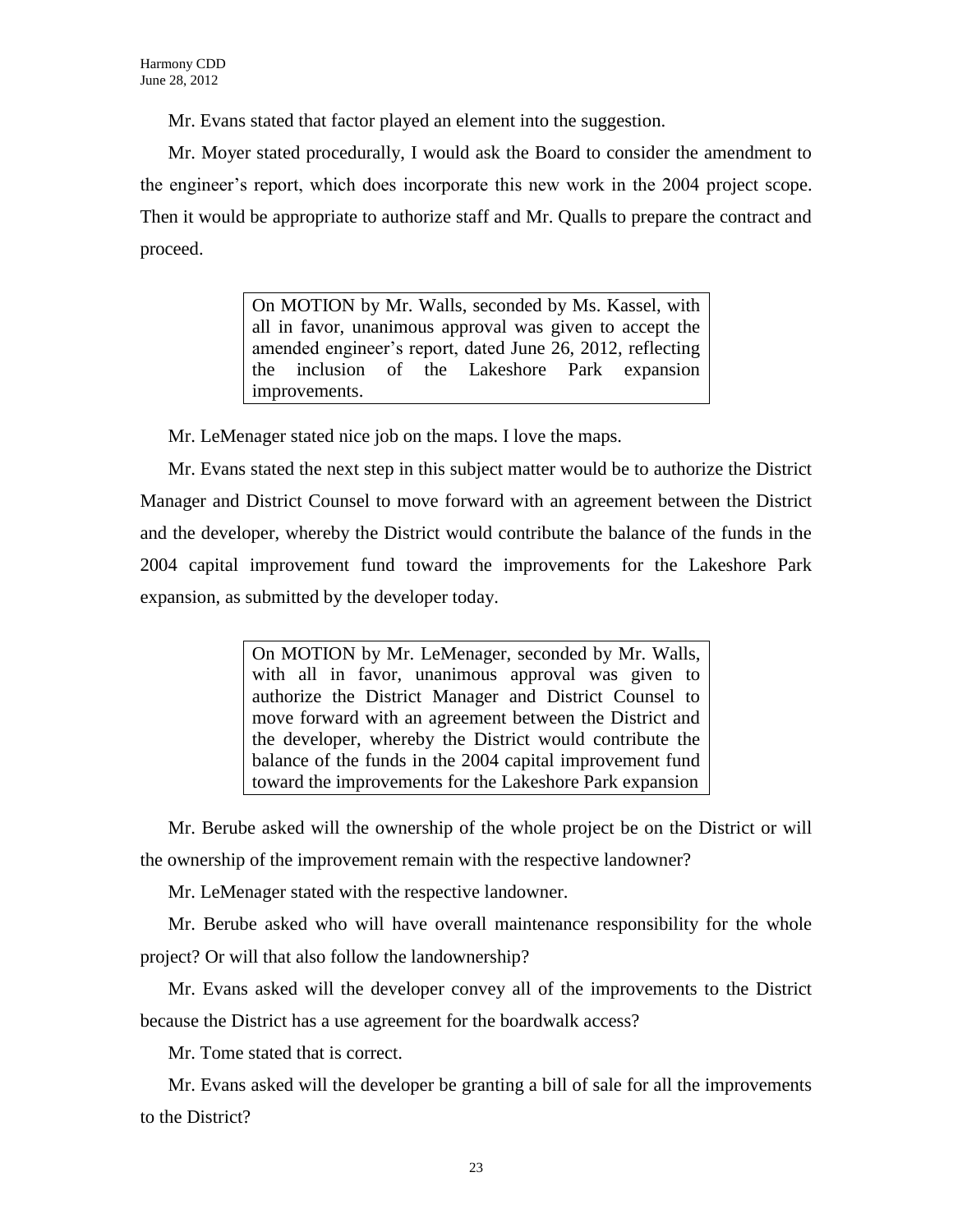Mr. Qualls stated the minutes from last month reflect that there will be one contractor to construct the improvements. The developer will construct the improvements, and then the District will acquire them, which the District has the power to do. The District has the power to construct, but since the District would not be constructing everything, it seemed to me that what was contemplated last month was that the developer would construct it and then the District would acquire it. The District Engineer would make sure that the materials and the construction meet District standards, so that you know when you are taking over the maintenance, that it was built to the District's standards. Then you can fulfill your duty to manage that over the long term at high levels.

Mr. Berube stated that was my understanding. We were going to receive it all and have the maintenance responsibility.

Mr. Tome stated currently, for example, at Buck Lake, the dock that is there is currently under the ownership of Birchwood, not under the ownership of the District. But the District has the responsibility to maintain it because of the use agreement to use it. Going into this project, that was the thought process that Mr. Golgowski and I both had, only because of the fact that there is a conservation easement across this land that is owned and in partnership with Birchwood. We do not know legally if we can easily convey an easement across that or conveying that parcel.

Mr. LeMenager stated this is truly a public amenity. This is no longer a Harmony amenity. There is no gate. There is no access card required. Anyone can use the park now, so anyone could go out and take a pretty walk around the lake. I think that is one of the reasons we want to do this, to encourage people to come here.

Mr. Berube stated my concern is if a hurricane or tornado blows through. Who has to rebuild it? That is the clarity that I am looking for. If it is not ours to replace, is it still ours to maintain? I do not want to mess up the motion we just made, but this question could conceivably come up and I think we need to resolve it now.

Ms. Kassel stated I think it is one of those things that is unlikely to happen but if it does, then we will deal with it then.

Mr. Berube stated I do not know if that is wise thinking. We are all friendly here now, and the developer is currently our friend, but the developer might change at some point and we might have an unfriendly developer. If the answer is that they are going to build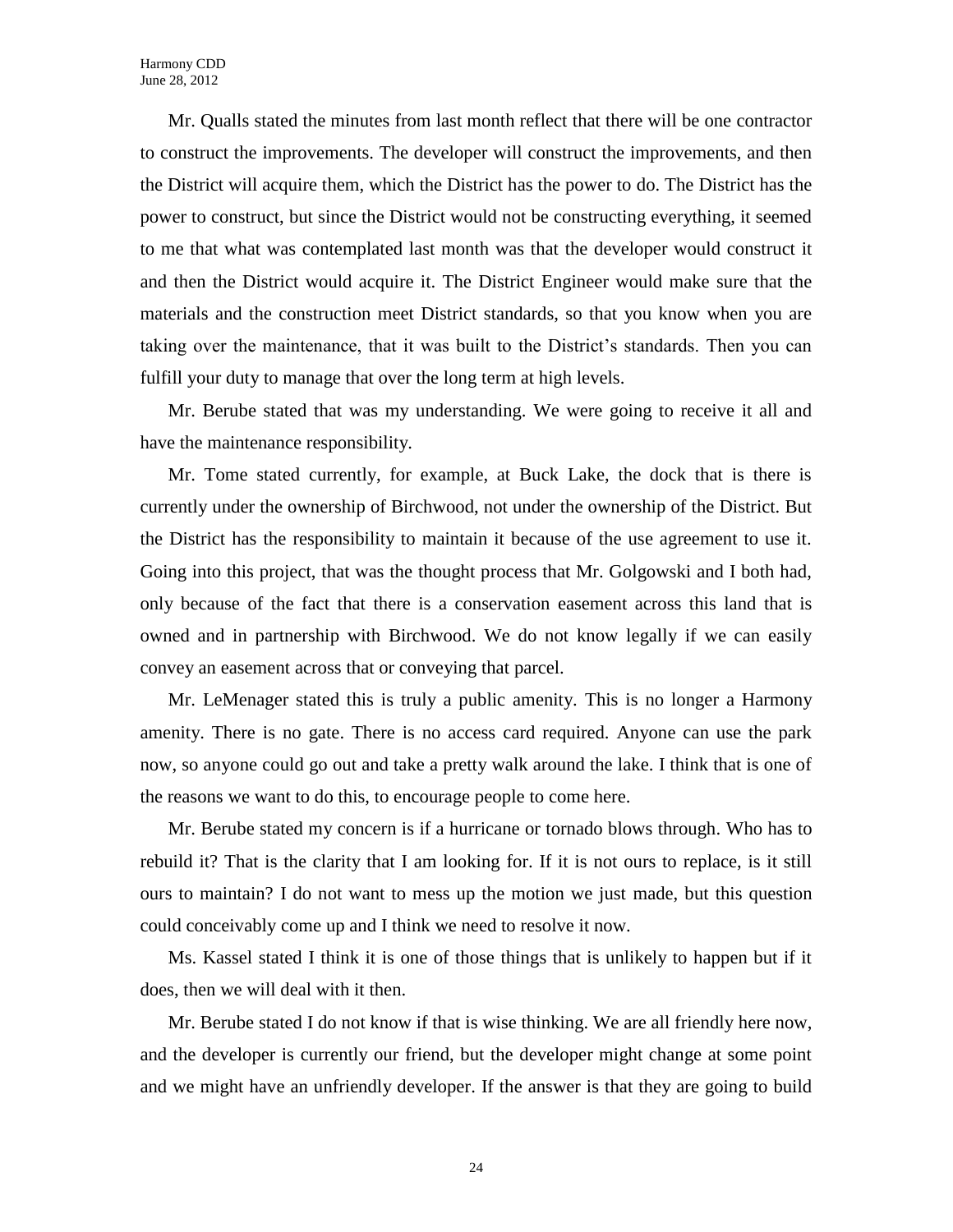this, we are going to split the cost, the CDD has maintenance responsibility, and if it gets blown away then the CDD has to fix it, I am fine with that but we need an answer to that.

Mr. Tome stated under the current agreement that is at Buck Lake, there were minor repairs that were recently done and were paid by the District since the District has the responsibility to maintain and repair the dock, for the purpose of using the dock. This would fall in that same category.

Mr. Berube stated if that is our understanding and we just made it public, I am absolutely fine with it. I just want to be sure we all are in agreement and understand it before we have a yelling contest over what may happen. That is the answer that I thought, but I wanted it on the record.

Ms. Kassel stated to me, this is a facility that we would have paid for out of the capital budget, but essentially we are receiving a gift from the developer because it is costing more to do it than what we are paying. It would be ours whether we built it or they built it, not only to own but also to maintain. If it is blown down, then it is still ours to rebuild.

Mr. Moyer stated it is an insurable risk, and we will add it to our policy.

Mr. Berube stated that is fine. We are a public agency. We do our business in the public. I wanted it on the public record what the expectations are, and I got that answer. It will work the same way that the dock does, and I am fine with that because we all know what to expect.

Mr. Walls asked can we insure things we do not own?

Mr. Moyer stated the assumption is that we would own all of it.

Mr. Qualls stated there are clearly a lot of variables. The motion outlined things that we are not all certain about. I would advise a motion to reconsider and then consider a new motion. I am not sure what the motion said, but I think it has already changed everyone's idea.

Mr. Berube stated I think the last motion was fine, and I am not attempting to change it. I just want to be clear on the motion. I was not clear on the maintenance and potential rebuilding responsibilities. We had the precedent set already, just the same as the dock, and I am fine with that. I just wanted everyone to share their thoughts.

Mr. Walls stated I would like to work on an agreement first and then consider the approval of the improvements.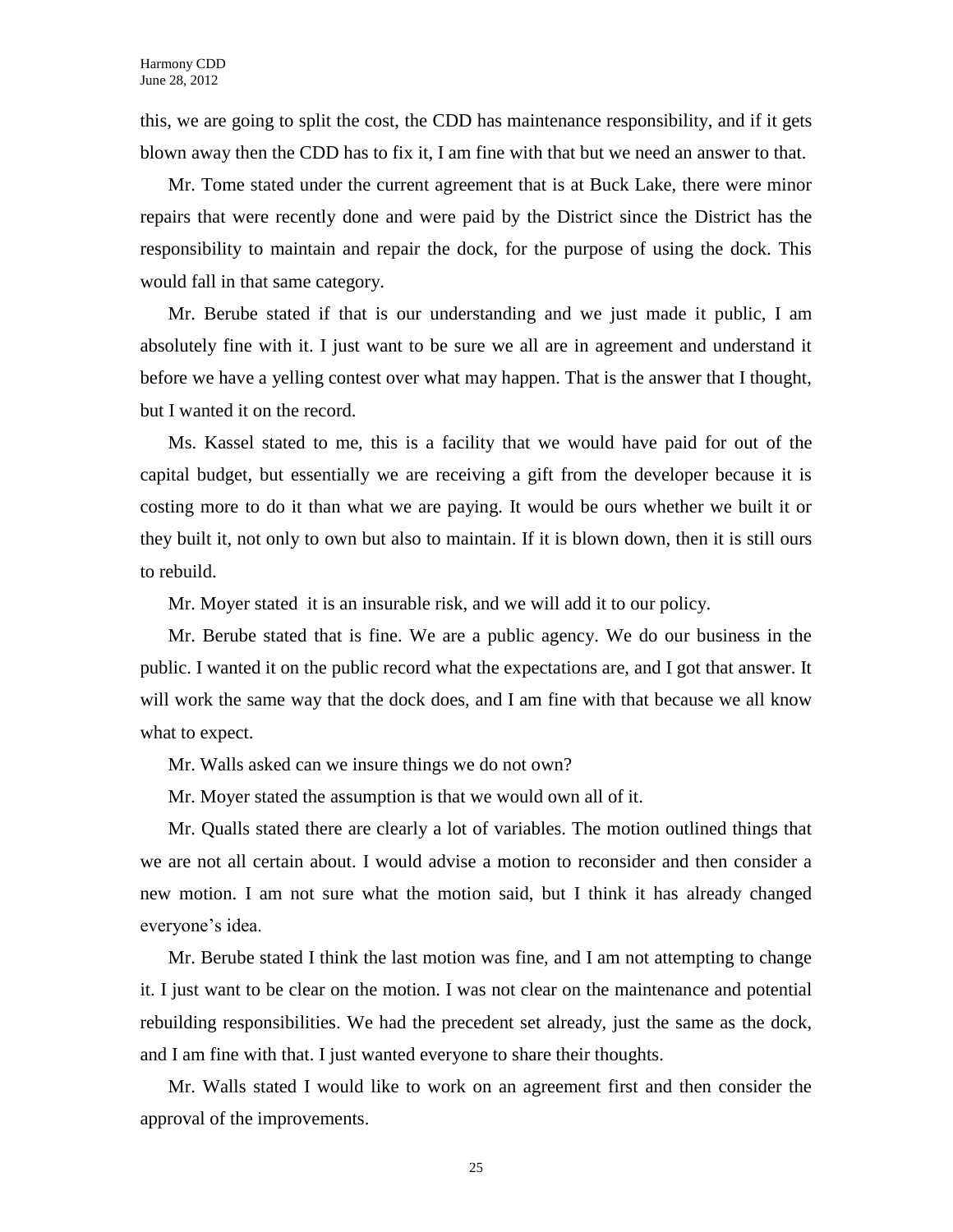Mr. Qualls stated that is my suggestion.

Mr. Walls stated I would like to reconsider what we just did and instruct staff to work on an agreement and bring it to us, make sure everyone agrees with it and then consider the expansion improvements.

Mr. Evans asked where is the disconnect?

Mr. Qualls stated what I read in last month's minutes is that these improvements would be constructed and then the District would acquire them. What I thought the motion said was that the District was going to donate or provide a certain amount of funds toward the improvements. Then there was a separate discussion on which part was on whose land. I think what Mr. Walls is saying makes sense. I think I understand what the Board wants to get done. You want to be able to acquire this recreation facility, and the Board is willing to maintain that facility. We understand that and we can put a contract together to accomplish that and bring it to you for approval. Then these things are in black and white and there are no questions.

Mr. Berube stated this will largely mirror our dock use agreement, I expect.

Mr. Tome stated it should. It would be the same practice.

Ms. Kassel stated if it is a question about it being an insurable risk, we should look into that, just so we know.

Mr. Moyer stated if it is in the form of a lease agreement and we have an obligation to insure it, we can get insurance for it.

Mr. Evans stated the motion provided for the District Manager and District Counsel to prepare an agreement to facilitate the intent of the Board. I think the motion is good. Mr. Qualls still needs to bring an agreement for the Board to finalize.

Mr. Berube stated we can include language related to its maintenance and overall responsibility. It should not be a big deal.

Mr. Walls stated we granted them the authority to prepare an agreement, and they will bring it back to the next Board meeting.

Mr. Evans stated that is correct. We tried to give them as much direction as we possibly could without drafting it.

#### **iii. Boy Scout Community Service Project**

Mr. Tome stated Harmony has a Boy Scout troop that is completing its first year. It is a very active group for the size of it. The handout I distributed shows their first community service project for Harmony, which consisted of planting pickerel weed in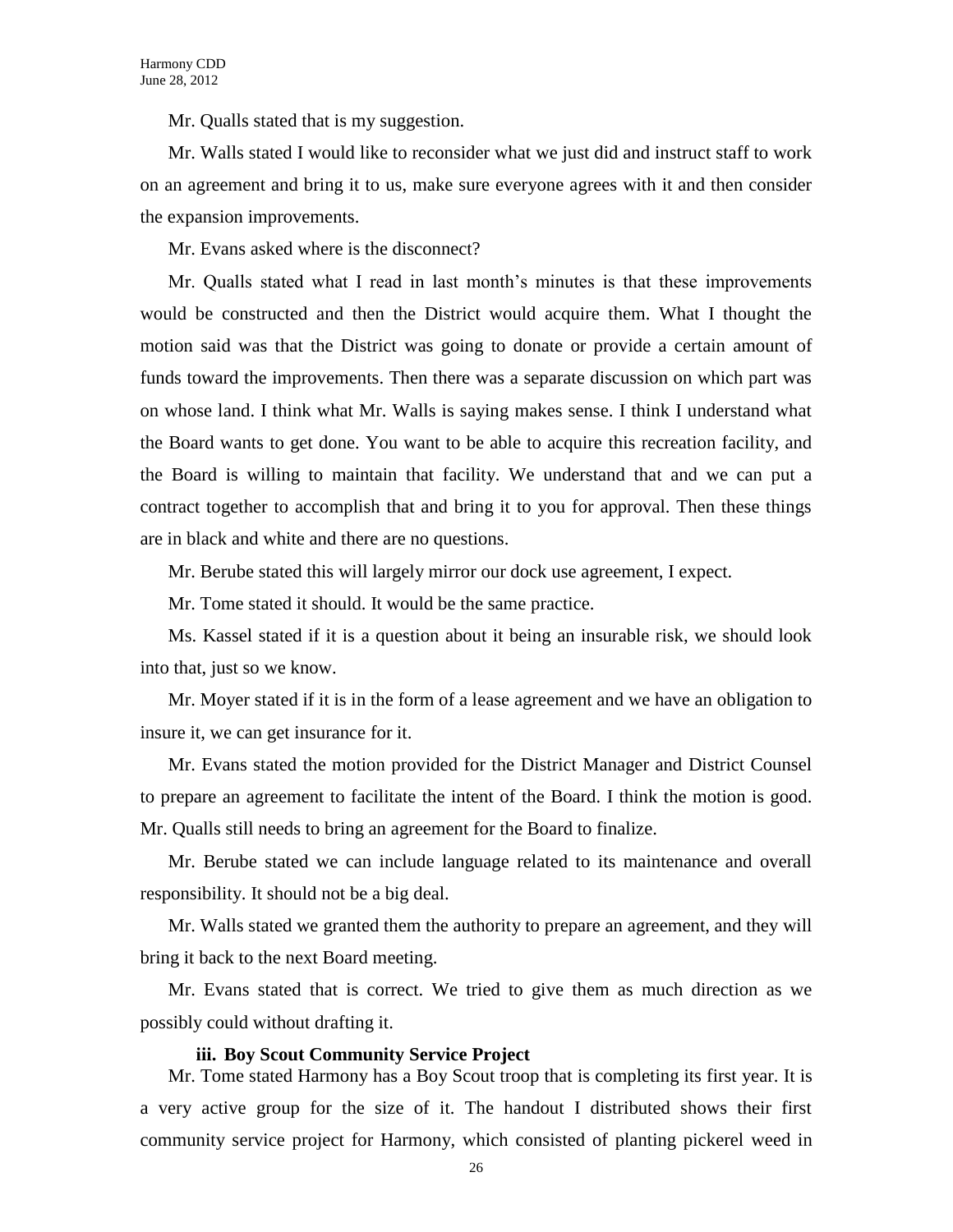Pond 31. They spent an afternoon doing that, and they did it before the water level rose so the timing was perfect. All the plants are thriving and it all seems to be good. The list of Scouts is also included on the handout.

Mr. Berube asked do they need more community service projects?

Mr. Golgowski stated yes, they always need more.

Mr. Berube stated I do not know if this applies or not, but currently we are eliminating weeds in ponds by spraying them. What do you think about having a community service project of them pulling out noxious weeds, physically pulling them out? Could that be accomplished?

Mr. Golgowski stated yes it could be accomplished, but that is a lot of work for young boys to perform.

Mr. Berube asked how young are these boys? To me, Boy Scouts are ages 12 through 15. Are they younger than that?

Mr. Golgowski stated no, they are about that age, middle school range. They do like to create more than removing.

Mr. Berube stated that is fine. I did not know how much community service time they needed, but it is something to consider. I think you did well with the planting. Thank you.

Mr. Walls asked is there a way for us to send them a formal thank you letter or something along those lines to them? That is good work.

Mr. Moyer stated yes, we can send a letter.

# **SEVENTH ORDER OF BUSINESS District Manager's Report**

### **A. Financial Statements**

Mr. Moyer reviewed the financial statements, which are included in the agenda package and available for public review in the District Office during normal business hours.

Mr. Moyer stated I received a call on my way to the meeting, and we have collected 100% of our non-ad valorem assessments, so the \$34,000 that is shown as a receivable under revenues has been collected.

Ms. Kassel stated that is wonderful.

Mr. Moyer stated because we are doing some pretty aggressive things this year, all of the expenses added together were almost \$19,000 under budget through May 31, 2012. On a budget of \$1.5 million, that is not a lot of money. Regarding Mr. Haskett's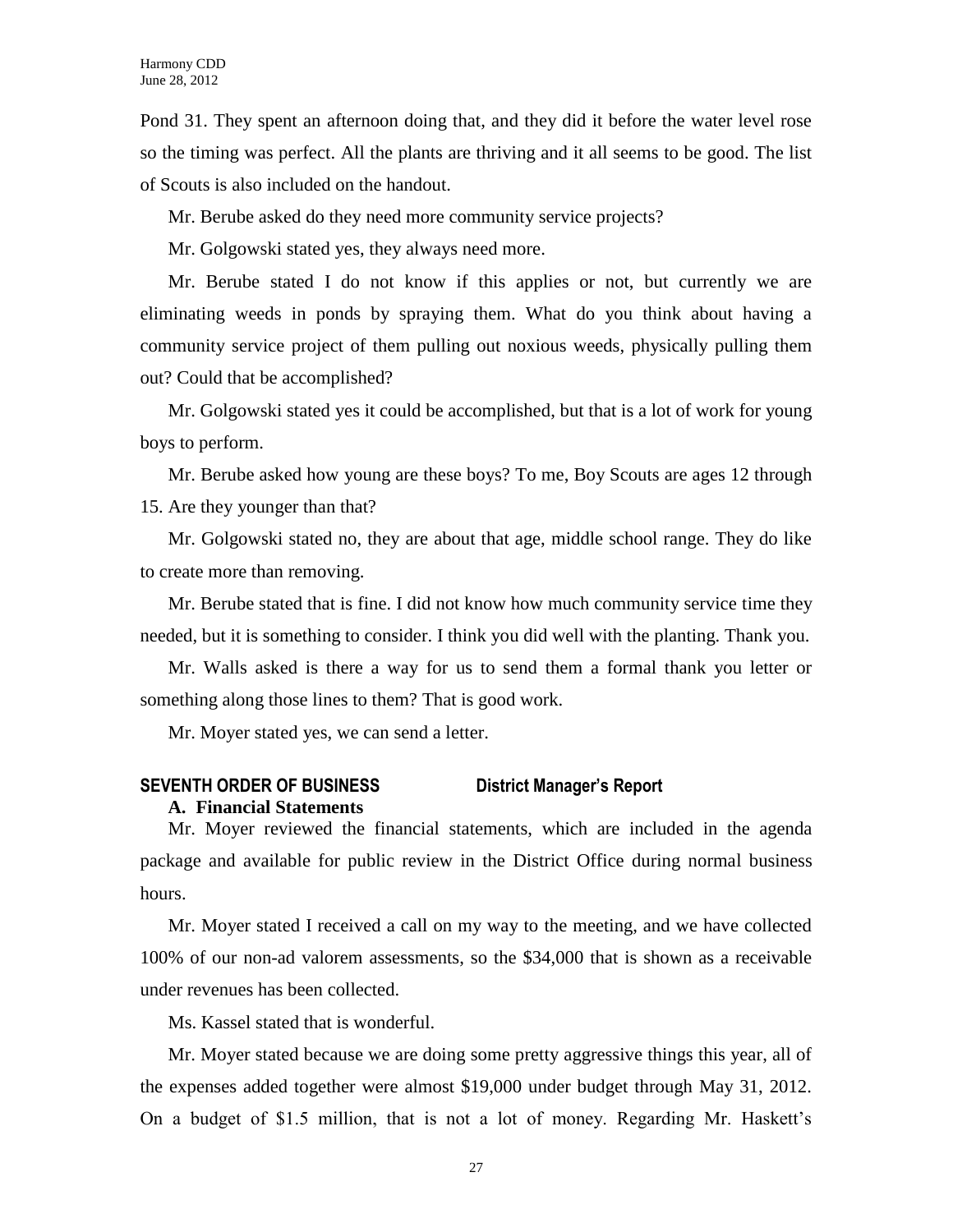statement earlier, I looked at the budget that we adopted for fiscal year 2012, and he is correct that we did have \$5,000 allocated for security enhancements. I will find out where that money went.

Mr. Walls stated it looks like the legal expenditures have gone down. I am trying to figure out why that is. They were about \$20,000 through last month, and now they are \$15,000.

Mr. Moyer stated the fees related to the 2005 assessment issue were about \$9,000, so that works out.

Mr. Walls stated as Mr. Berube commented last month, perhaps we can put all this together on some kind of spreadsheet that shows how these reimbursements are being made and when, just so we have it for the record. It is showing up in the financial statements, but it is not explicit and the numbers just change.

Mr. Evans asked is there room for a footnote?

Mr. Walls stated I would like to see a schedule of how these reimbursements are being applied, showing the amounts for each month.

Mr. Moyer stated on page 8, under the notes to the financial statements, we do address the management fee this year. I do not see the same for the legal bills. We will take care of that.

Mr. Berube asked did I just hear that the legal bills were all paid at one time, which is why legal expenses for this year decreased?

Mr. Moyer stated I do not believe it was paid all in one payment. The idea was that it would be paid monthly and tacked onto the end of the special assessment payout that Severn Trent is making to the District.

Mr. Walls stated I would like to see a schedule showing the monthly amounts reimbursed to the District each month, just for the record.

Mr. Moyer stated I would be happy to provide that.

# **B. Invoice Approval #146 and Check Run Summary**

Mr. Moyer reviewed the invoices and check summary, which are included in the agenda package and available for public review in the District Office during normal business hours, and requested approval.

Mr. LeMenager stated for the second month in a row, it appears as though everyone received the invoices in their agenda packages.

Ms. Kassel stated that is correct.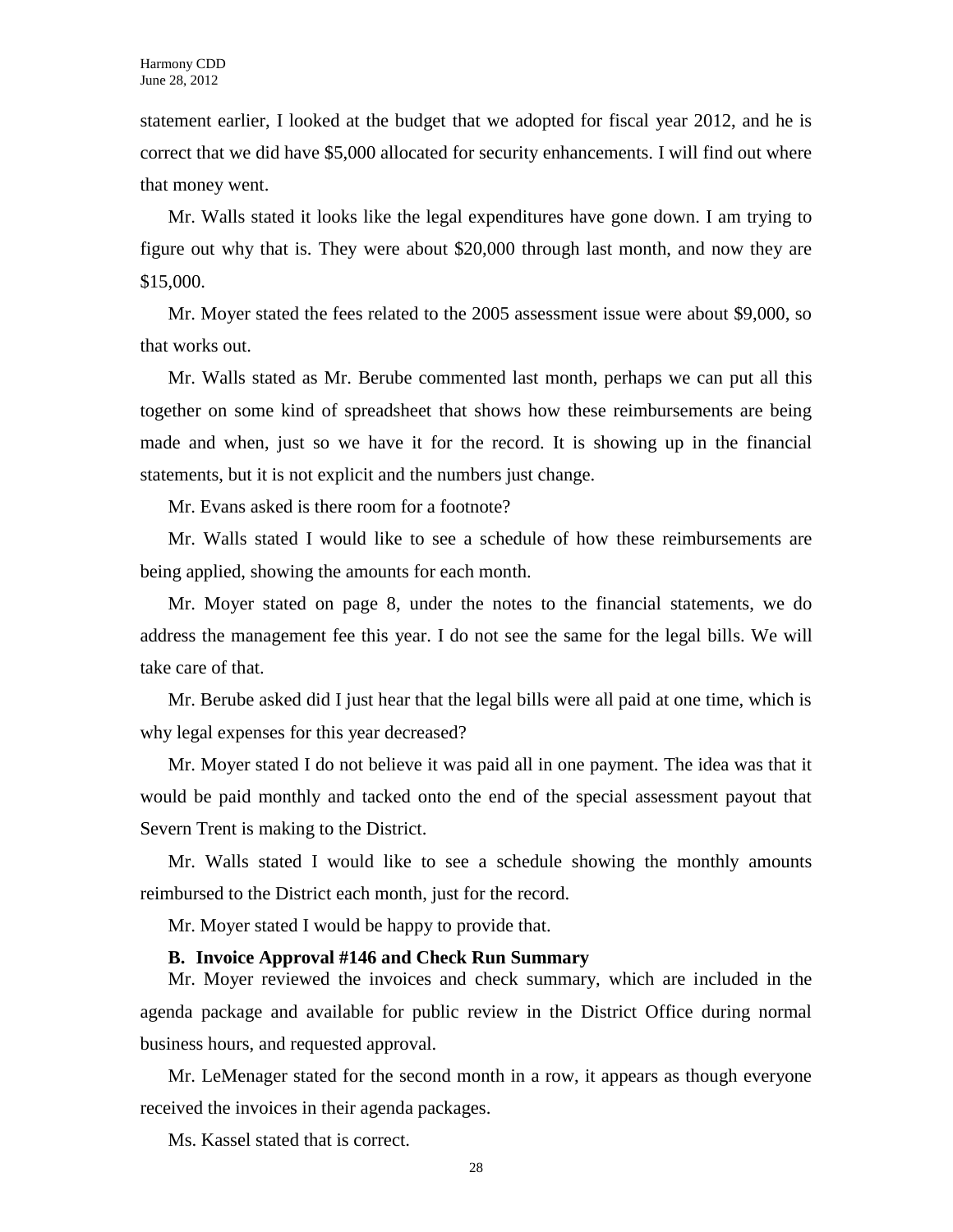Mr. LeMenager stated I presume we are not going to see a large photocopying charge and that Severn Trent will realize their mistake and not charge us for all this extra photocopying that was not ordered.

Mr. Moyer stated they already emailed me that will be the case.

Ms. Kassel stated I received an email to that effect.

Mr. Berube stated I also received an email about that a long time ago.

Mr. LeMenager stated I did not receive one. I see that we used the Orlando Sentinel for one advertisement. I thought we had agreed to use the Osceola News Gazette?

Mr. Moyer stated we used both newspapers for the landscape RFP to get broader interest.

Mr. LeMenager stated I see we spent \$1,000 on doggie litter bags. How long will those last?

Mr. Haskett stated it is about a six-month supply.

On MOTION by Mr. LeMenager, seconded by Ms. Kassel, with all in favor, unanimous approval was given to the invoices, as discussed.

# **C. Public Comments/Communication Log**

Mr. Moyer reviewed the complaint log as contained in the agenda package and available for public review in the District Office during normal business hours.

Mr. Walls stated I noticed a pool complaint. Is that a resident who was unhappy?

Mr. Haskett stated there have been a few residents who have emailed me or the District, which I was advising them to do, who were complaining about some rambunctious kids.

# **D. Website Statistics**

Mr. Moyer reviewed the website statistics as contained in the agenda package and available for public review in the District Office during normal business hours.

# **E. Comments on the Proposed Budget for Fiscal Year 2013**

Mr. Evans stated we were looking to schedule a workshop.

Mr. Moyer stated I think we were suggesting on the same date as the July meeting, immediately following the regular meeting.

Mr. Evans stated we discussed having one but we did not set the time.

Mr. LeMenager asked do we have to publish the final budget or it has to go on the website?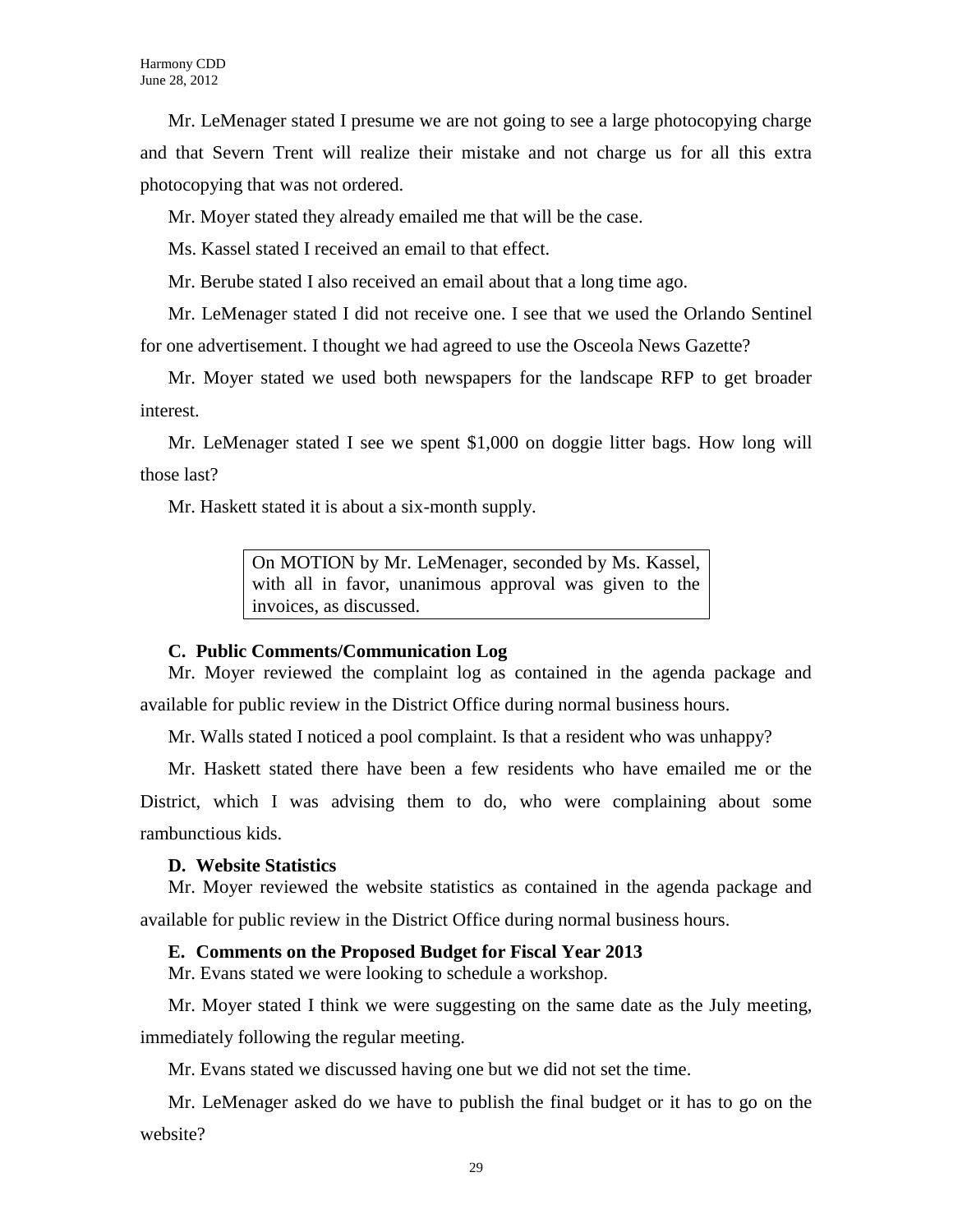Mr. Moyer stated it has to be posted on the website.

Mr. LeMenager asked how many days before the hearing does the budget need to be posted?

Mr. Moyer stated two days.

Mr. LeMenager stated we have time before the August hearing. There are things we need to work into the budget. One of the attractive things about the landscaping RFP is that we will be saving about \$30,000, which was a nice bonus.

Mr. Moyer stated we will also be saving about \$2,200 on the aquatic weed control contract. I will review the budget a little more. One of the things that you will notice is because of poor interest earnings on our bond fund accounts, we now have to levy what the principal and interest payment is. There is no monies to credit against that levy, which means the assessment on the debt service side will increase somewhat. To the degree that we can save it on the operation and maintenance side so that at the end of the day, the total assessment will basically be the same as it was in total last year. That is really what I would like to come up with.

Mr. Walls stated that would be my request.

Mr. Berube asked how much will the debt service have to increase?

Mr. Moyer stated about \$35,000.

Mr. LeMenager asked do we have to advertise the budget workshop?

Mr. Qualls stated yes.

Mr. LeMenager asked will that advertisement be in the Osceola News Gazette?

Mr. Moyer stated yes.

On MOTION by Mr. LeMenager, seconded by Mr. Berube, with all in favor, unanimous approval was given to schedule a budget workshop immediately following the July 26, 2012, regular meeting at 9:00 a.m.

# **EIGHTH ORDER OF BUSINESS Staff Reports**

# **A. Attorney**

# **i OUC**

Mr. Qualls stated I sent an email earlier regarding this issue, but OUC has adopted some Federal standards to maintain the easement under the power lines. A representative of Davey Tree had come by to look at cutting down some trees, and Mr. Golgowski talked with him. We setup a meeting with Mr. Wayne Zimmerman at OUC, and all that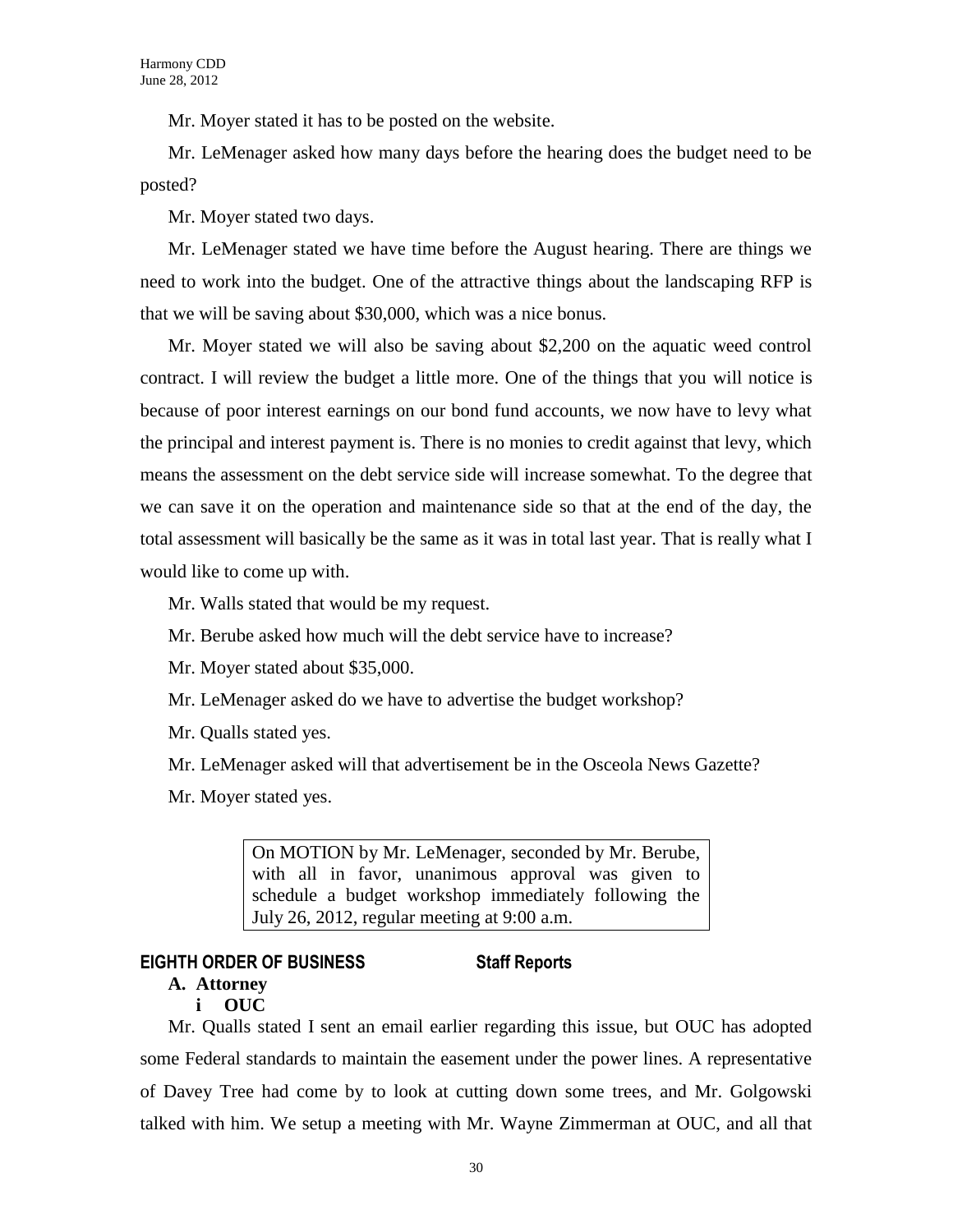field work has been stopped. They are going to do a survey so that everyone can see where the easement is. Then there is going to be one or more meetings to develop a plan of action to make sure that OUC can do what it needs to do and that this District can preserve the trees. There is some wiggle room but not a lot. They have to cut down certain things and they have to maintain other things, but they are very willing to work with us to come up with a plan that everyone is happy with. That will be ongoing. They have not performed the survey yet, and I am not advising that we do anything to rush that process along.

#### **ii Sunshine Law**

Mr. Qualls stated someone asked if it was allowed for a District Board member to post on a blog. The answer is that it is allowed. We still advise against that. Remember that the Sunshine Law says that you cannot have a meeting unless it has been advertised and the public and press have been invited to attend. If you simply post something on a blog, you are not violating the Sunshine Law, because by just posting something, you are not having a meeting. The danger comes if another Board member were to respond to that and comment. Then you have a meeting and a possible Sunshine Law violation. To me, when you send an email or other electronic communication or post on a blog, then it is out of your hands as to whether or not a meeting is going to take place. You technically can post to a blog, such as a report or a summary of things or information you would like to give to other Board members. We advise against that because as soon as there is interaction or deliberation about something that should come up at a meeting, then there is the potential for a Sunshine Law violation. What the Attorney General's office has said is they have expressed concern that a process where Board members distribute position papers on the same subject to other members is problematic and should be discouraged. Just keep those things in mind. You can email and do those other things, but the minute you do that and someone responds to the email or posts something on the blog, then someone could argue that a meeting has taken place, and there would be a Sunshine Law violation. Technically, you can do it, but please do not post items on a blog. I think that addresses the substance of this issue. Another question came up where a Supervisor had done a good job in preparing the evaluation and asked if it could be shared with the other Board members. Again, the answer is yes, you can share information, just like anything else that would come in front of the Board. But if another Board member was to receive it and comment on it and share back, then you have had a meeting and a potential Sunshine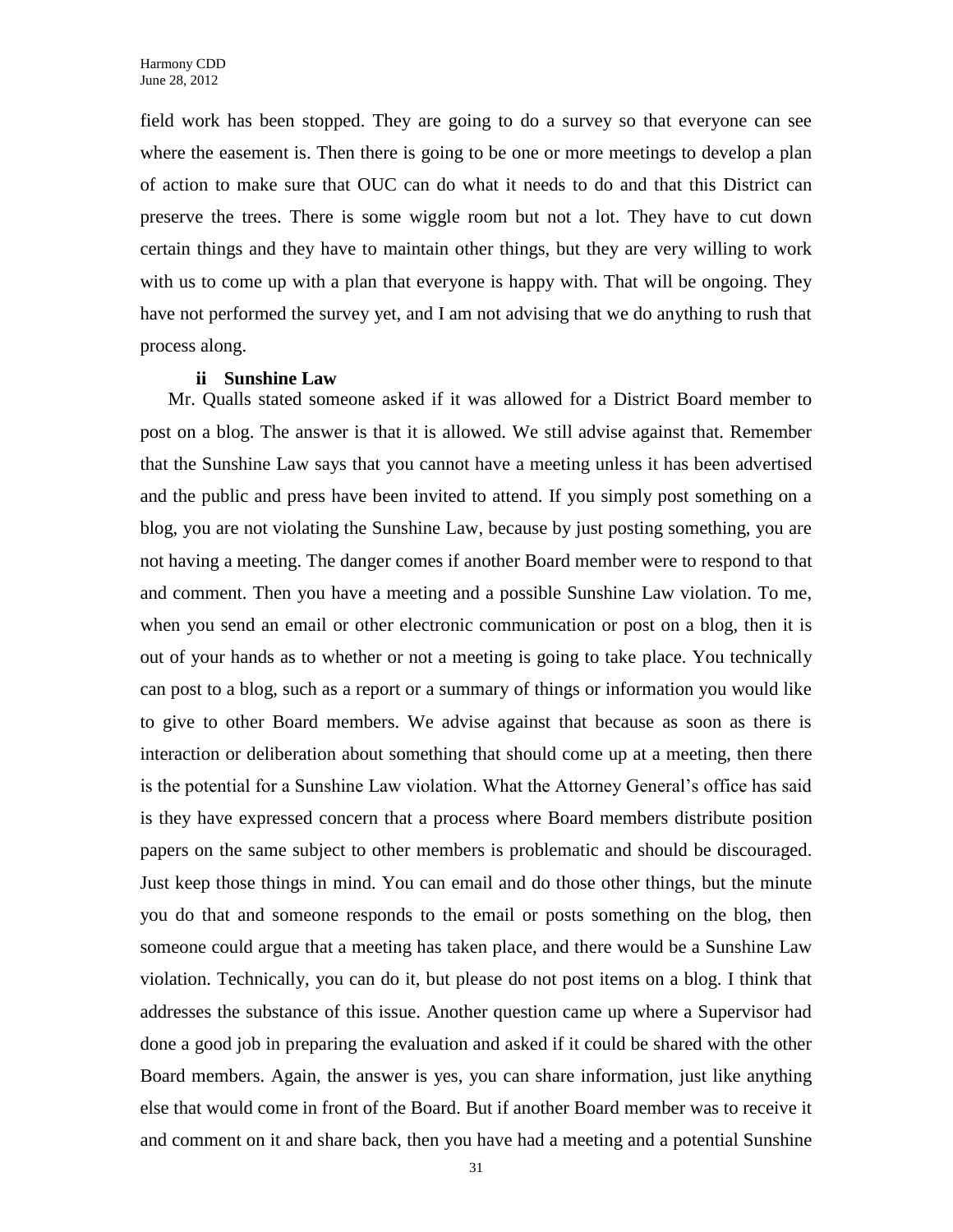Law violation. You can do those types of things, but we strongly advise that you do not. It is in the ethical arena where we are sometimes asked if certain things are ethical. The best answer is, if you have to ask, it is probably wrong. If you have to ask if something is a Sunshine Law violation, we usually assume that it is and you should not do it.

Mr. Berube stated to be clear, two Supervisors can exchange any kind of information in public or private, as long as it does not apply to CDD-related business.

Mr. Qualls stated that is correct. I know of Boards of Commissioners who get together to talk about everything but Board of Commissioner business and it is not in the Sunshine. What they will do in an over abundance of caution is invite the press and the public so that everyone can see that they are not talking about official business. Two Board members can discuss the weather. It is the situation where yes, you can do it, but we want to help you avoid even the appearance of impropriety. So we suggest that you be cautious when you do that. What the Sunshine Law says is that you cannot have a meeting unless that meeting has been publically advertised. Two Board members talking about the weather at a barbecue and other non-CDD topics is not a meeting.

# **B. Engineer**

# **i Road Dedication of Oak Glen Trail**

Mr. Boyd stated this item was distributed to you all with the amended agenda requesting the Board's authorization for the Chairman to sign a plat dedicating a portion of roadway to the County and the right-of-way to the CDD. This was brought to my attention in about April. There is a section of roadway between the Cat Brier traffic circle and the first entrance into neighborhood D-1, Indiangrass Road, which was originally set up as an access and utility easement during the very first days of construction in Harmony. Cat Brier was built and then there was a lift station that is still there to the east. This was an access and utility easement to get to that lift station, which was going to facilitate future phases. When neighborhood D-1 came online, that easement had already been declared, and the roads were built. But when the D-1 roads were dedicated to the County and the rights-of-way were dedicated to the CDD, there was an oversight and the easement that was already there was not included with the plat and dedication. There has always been an easement to the CDD and the County for access and utilities, which is how it is recorded today. What we are trying to do now is actually dedicate the roadway itself to the County and the landscape and utility tract to the CDD, which has always been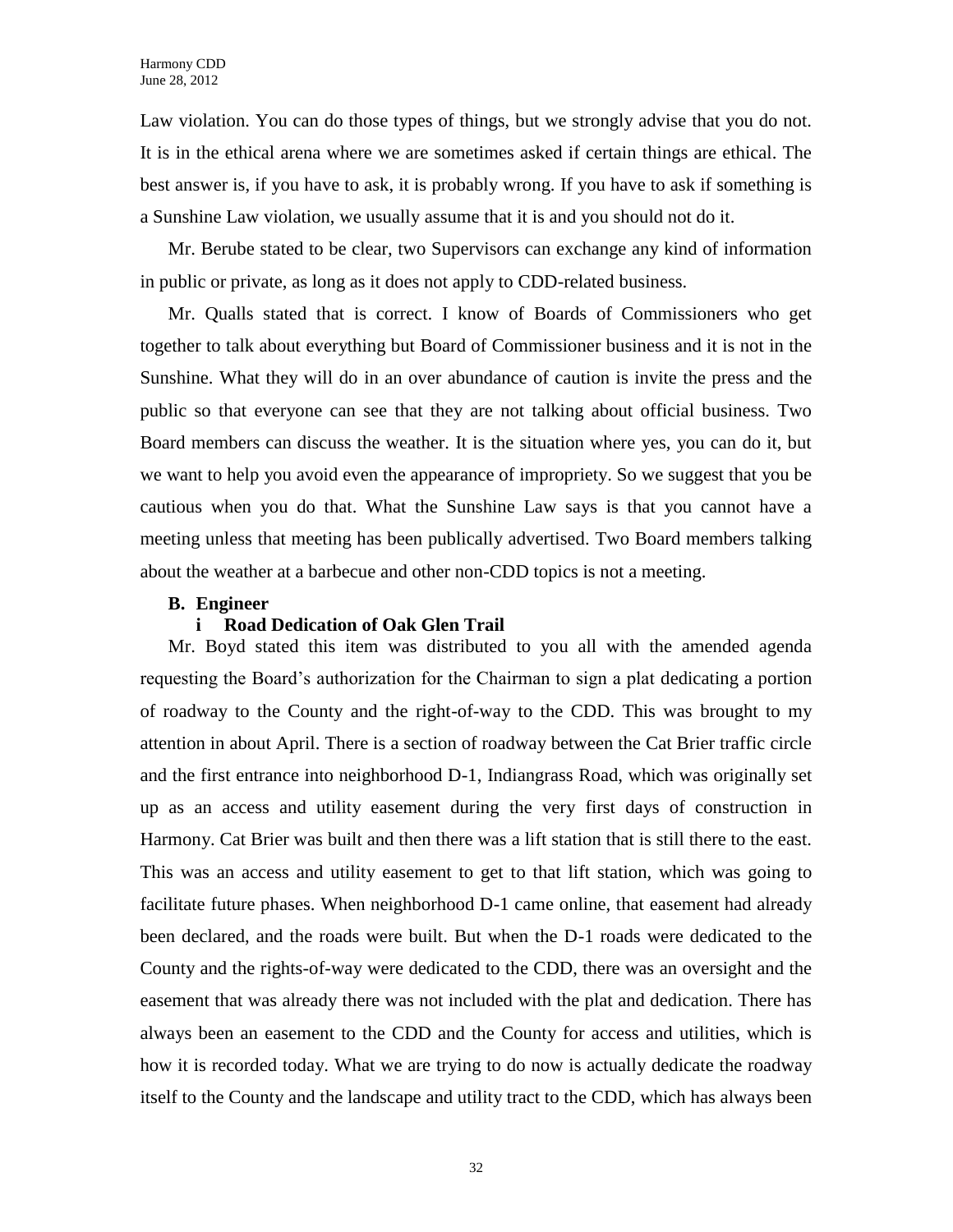the intent. This is really a cleanup item at this point. I would request a motion to allow the CDD to acquire the landscape and utility easements.

> On MOTION by Mr. LeMenager, seconded by Mr. Walls, with all in favor, unanimous approval was given to authorize the Chairman to sign a plat dedicating a portion of roadway to the County and the landscape and utility easements to the CDD, as discussed.

**ii Use of Capital Funds for Lakeshore Park and Revised Engineer's Report** This item already having been discussed under the sixth order of business, the next order of business followed.

# **NINTH ORDER OF BUSINESS Supervisor Requests**

Ms. Kassel stated I have three items. The first is, there has been a lot of fishing around Long Pond, a <u>lot</u> of fishing every day. I am making a request that we sign that pond.

Mr. Berube asked do you mean the pond at Lakeshore Park along Schoolhouse Road that we just decided to put the improvements on?

Ms. Kassel stated yes.

Mr. Berube stated I agree there is a heavy amount of fishing there.

Ms. Kassel stated if we are stocking the ponds with grass carp, we do not want to have the grass carp removed. People will be able to fish at the dock.

Mr. Berube stated I was against the prohibition of fishing in the ponds, but in recent months, twice in the last month, I have seen people hook alligators. Both of them did it on purpose and managed to pull alligators onto the shore and then cut them loose. Based on watching people do dumb things like that, I am now in favor of prohibiting fishing in ponds. I did not think people would be that stupid, but I watched it happen twice.

Ms. Kassel stated I would like to sign all the CDD ponds for no fishing.

Mr. Evans stated the Board already voted to prohibit fishing. We ordered the signs and it was just a matter of which ponds were going to be posted. We have the signs, and the motion has already been approved prohibiting fishing.

Ms. Kassel stated that is only for prohibition, not for posting.

Mr. Evans stated that is correct.

Ms. Kassel stated that is why I would like to post all the CDD ponds for no fishing.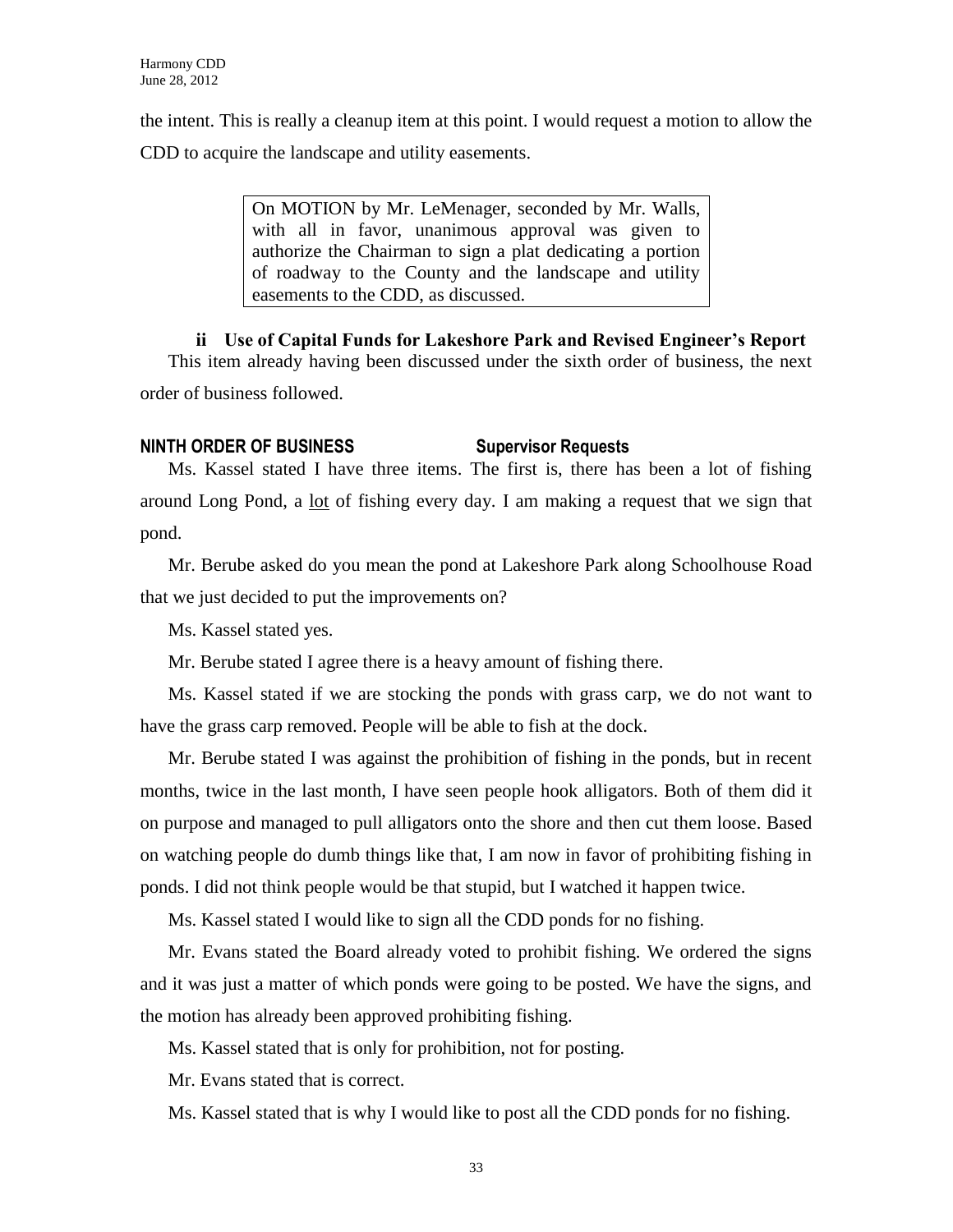Mr. Berube stated I would support a motion for that particular pond because I see it as a problem, but I am opposed to any additional signs going up in this community on a wide-spread basis. There are some areas that look terrible, and I think our signs add to that terrible look. But I will support a motion to sign that particular pond.

Mr. Walls stated I have already expressed my opinions on the government protecting people from themselves.

Mr. Berube stated the alligators do not deserve to be treated that way by people's stupidity of trying to hook them.

Mr. Walls stated the reality is that we are going to spend \$60,000 to make this pond look nice with some improvements, and now we are going to put these ugly signs all around the pond. I do not get it.

Mr. LeMenager stated I am in complete agreement with Mr. Walls on this. My position has always been clear. I am 100% in favor of opposing fishing in ponds that border houses. I am happy to see signs on those ponds. For that particular pond, I think the signs will be an eyesore.

Mr. Evans stated this is parallel to establishing a speed limit but not posting speed limit signs.

Ms. Kassel stated if people are fishing in those ponds, there will be more trash, they will be leaving fish hooks and fishing line and whatever else. That is more of an eyesore than the signs, which are at least relatively neat, tidy and uniform. I do not think they are distracting that much.

Mr. Walls asked what is the interval for spacing the signs?

Ms. Kassel stated 500 feet.

Mr. LeMenager stated and every corner.

Mr. Berube stated it will work out to six or eight signs.

Ms. Kassel stated it will be 10 signs if the pond is 5,000 linear feet.

 Ms. Kassel made a MOTION to sign Long Pond for no fishing. Mr. Berube seconded the motion.

Mr. Berube stated I want to be clear that it is only because what I observed people doing with alligators. I understand that alligators can get mean and nasty, but they do not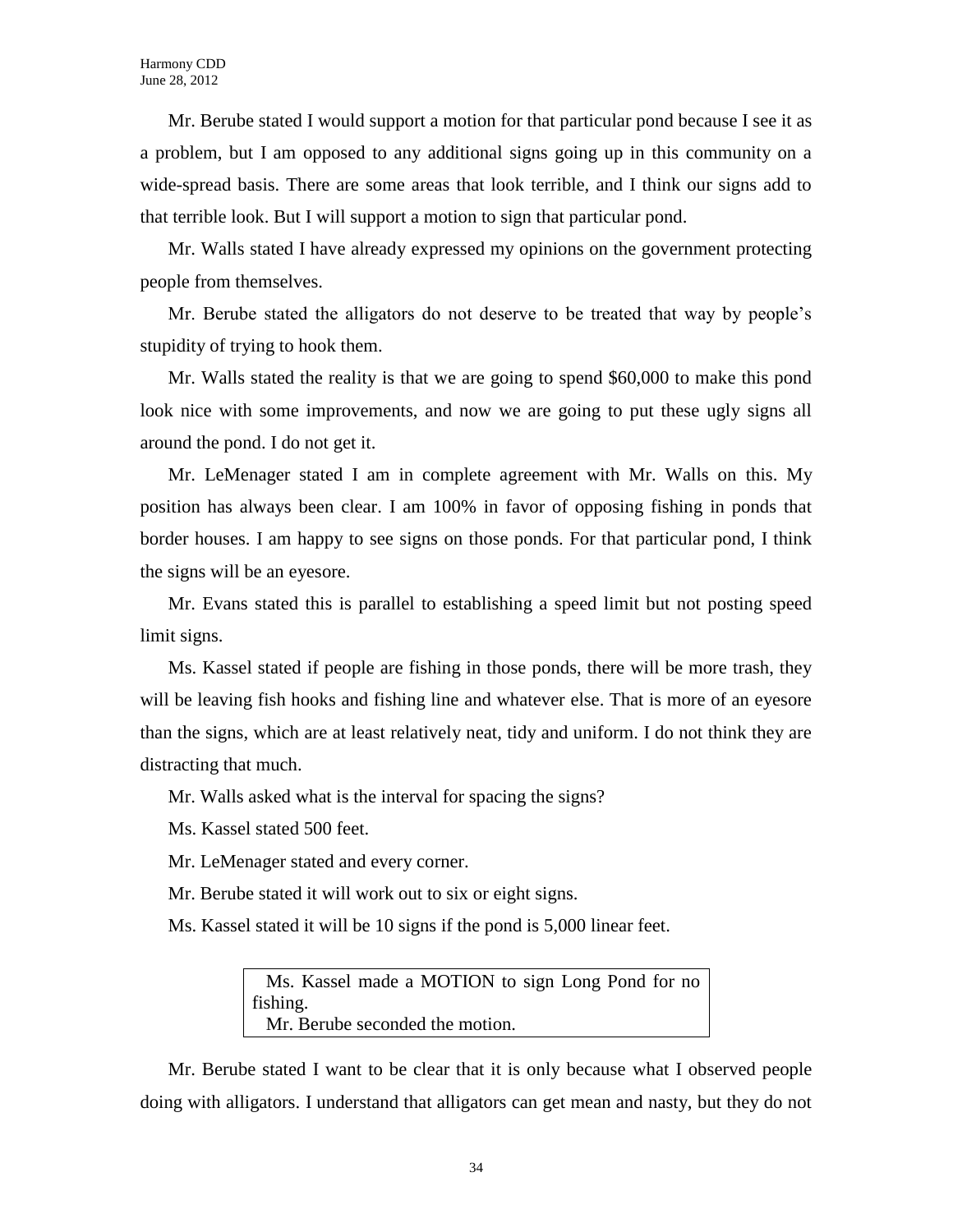deserve what people are doing to them, and I think that needs to stop. I will support the motion.

> Upon VOICE VOTE, with Ms. Kassel, Mr. Berube, and Mr. Evans in favor, and Mr. LeMenager and Mr. Walls against, by a vote of 3-2, approval was given to sign Long Pond for no fishing.

Ms. Kassel stated my second item is, since it looks like we are moving forward with these improvements to Lakeshore Park, I would like our engineer to add a line item for putting aside reserves for maintaining or refurbishing this facility as necessary to add to the reserve schedule. My third request is that when we review the budget in July, I would like it to not show any increase in assessments in total, between the general fund and the debt service fund.

Mr. Walls asked how is the irrigation program going?

Mr. Haskett stated it is going great except for today because we do not seem to have any reclaimed water. Toho Water Authority believes their system was hit by lightning within the past week, so the reclaimed water is down. They have been replacing parts and they hope to have it up in the next day or so.

Mr. Walls asked is that throughout the community?

Mr. Haskett stated yes. With that said, we have three more control units to go through, so about 90 valves left. Mr. Aaron Smith from Insight Irrigation plans to attend the meeting next month and will provide a Power Point presentation to show the system and what it can do. So far it is a great system, and we have already put it to great use.

Mr. LeMenager asked what is up with the person on Schoolhouse Road who thinks he can put his sidewalk between the curb and our sidewalk over the easement?

Mr. Haskett stated that has already been addressed through Mr. Boyd through a letter to them. They requested a handicapped ramp at that location, and we were able to get them to wait until we received the appropriate answer from Mr. Boyd.

Mr. LeMenager stated I am aware his wife is in a wheelchair.

Mr. Haskett stated that is correct. It was determined that was not the best place to put a handicapped ramp because it is not marked as such, and there is no cross area there.